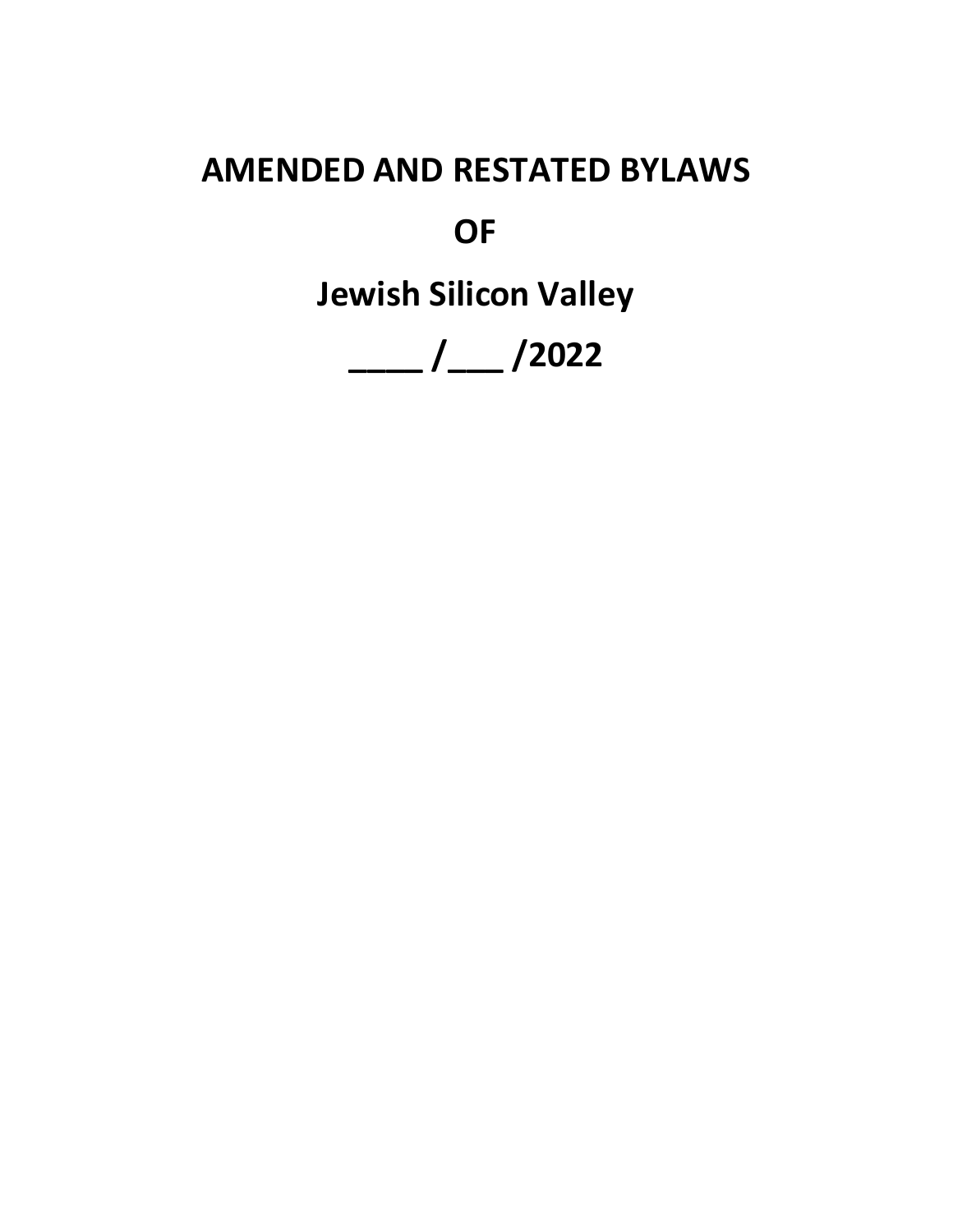# **ARTICLE I NAME**

The name of this corporation shall be Jewish Silicon Valley (hereinafter "JSV")

# **ARTICLE II PURPOSE, MISSION AND FUNCTION**

JSV harnesses the power of community to improve lives, build bridges of understanding and strengthen the Jewish people here, in Israel and around the world. The mission of JSV is to ensure a vibrant Jewish community in Silicon Valley and promote the well-being of all people by providing visionary leadership, philanthropic support, meaningful programs, and experiences rooted in Jewish values and traditions.

#### **ARTICLE III PRINCIPAL OFFICE**

The principal office for the transaction of business of JSV shall be located at 14855 Oka Road, Suite One, Los Gatos, California 95032. JSV may establish other offices as the Board of Directors determines.

# **ARTICLE IV DEDICATION OF ASSETS**

This corporation's assets are irrevocably dedicated to Jewish communal purposes. No part of the net earnings, properties, or assets of JSV, on dissolution or otherwise, shall inure to the benefit of any private person or individual, or to any Director or Officer of JSV. On liquidation or dissolution, all properties and assets remaining after payment, or provision for payment, of all debts and liabilities of JSV shall be distributed to a nonprofit fund, foundation, or corporation that is organized and operated exclusively for Jewish communal purposes and that has established its exempt status under Internal Revenue Code section 501(c)(3).

# **ARTICLE V JEWISH SILICON VALLEY MEMBERSHIP**

Section 1. JSV Membership. Any person over the age of 18 who is dedicated to the purposes of the JSV shall be eligible for JSV membership upon minimum donation of \$100 to JSV. The initial JSV membership shall include anyone who has made a donation of \$100 or more to the Addison-Penzak Jewish Community Center or the Jewish Federation of Silicon Valley during the twelve months, beginning December 1, 2019 and ending November 30, 2020.

Section 2. Standing. JSV Members who have paid the required donation in accordance with these Bylaws in the past twelve months shall be members in good standing.

Section 3. Termination. A JSV membership shall terminate on occurrence of any of the following events:

(a) Resignation of the JSV Member;

(b) Expiration of the period of JSV membership unless the JSV membership is renewed on the renewal terms;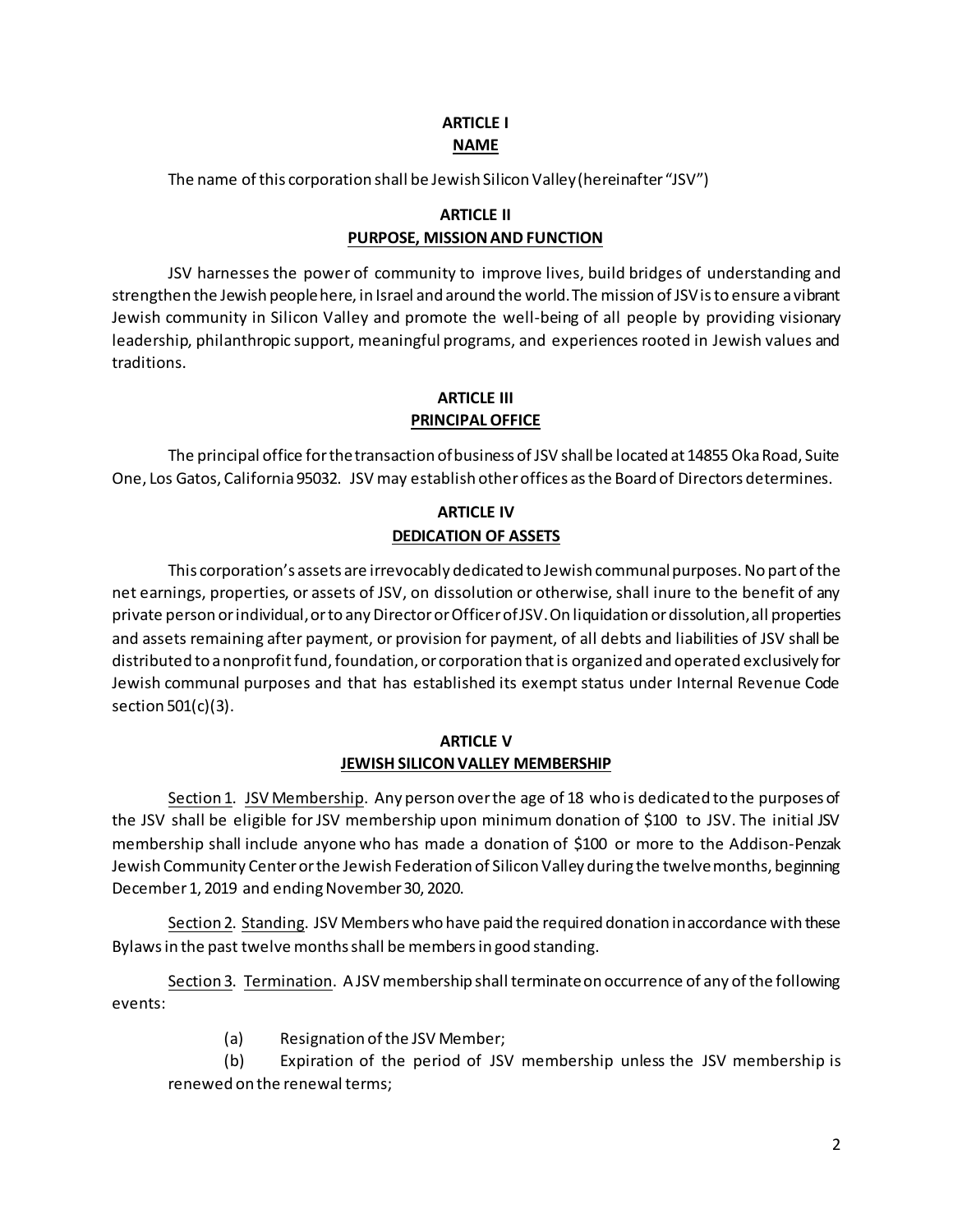(c) Failure of the JSV Member to pay donations, within thirty (30) days after they become due and payable; provided, however, that such Member may request the waiver of all or part of such donations on account of the inability to pay them and all such JSV Members shall retain active JSV membership;

(d) Termination of membership under Section 5 below based on the good faith determination by the Board, or a committee or person authorized by the Board to make such a determination, that the Member has failed in a material and serious degree to observe the rules of conduct of JSV, if any, or has engaged in conduct materially and seriously prejudicial to JSV's purposes and interests.

Section 4. Suspension of Membership. A Member may be suspended under Section 5 below, based on the good faith determination by the Board, or a committee or person authorized by the Board to make such a determination, that the Member has failed in a material and serious degree to observe JSV's rules of conduct, or has engaged in conduct materially and seriously prejudicial to JSV's purposes and interests.

A person whose membership is suspended shall not be a Member during the period of suspension.

Section 5. Termination or Suspension of Membership. If grounds appear to exist for suspending or terminating a member under Sections 3 and 4 above, the following procedure shall be followed:

(a) The Board shall give the Member at least 15 days' prior notice of the proposed suspension or termination and the reasons for the proposed suspension or termination. Notice shall be given by any method reasonably calculated to provide actual notice. Notice given by mail shall be sent by first-class or registered mail to the Member's last address as shown on the JSV's records;

(b) The Member shall be given an opportunity to be heard, either orally or in writing, at least 5 days before the effective date of the proposed suspension or termination. The hearing shall be held, or the written statement considered, by the Board or by a committee or person authorized by the Board to determine whether the suspension or termination should occur;

(c) The Board, committee, or person shall decide whether the Member should be suspended, expelled, or sanctioned in any way. The decision of the Board, committee, or person shall be final;

(d) Any action challenging an expulsion, suspension, or termination of membership, including a claim alleging defective notice, must be commenced within 1 year after the date of the expulsion, suspension, or termination.

Section 6. Rights of JSV membership. All JSV Members in good standing shall have the right to vote, as set forth in these Bylaws, on the election of Directors. In addition, those Members shall have all rights afforded JSV Members under the California Nonprofit Public Benefit Corporation Law.

#### **ARTICLE VI MEETINGS OF JSV MEMBERS**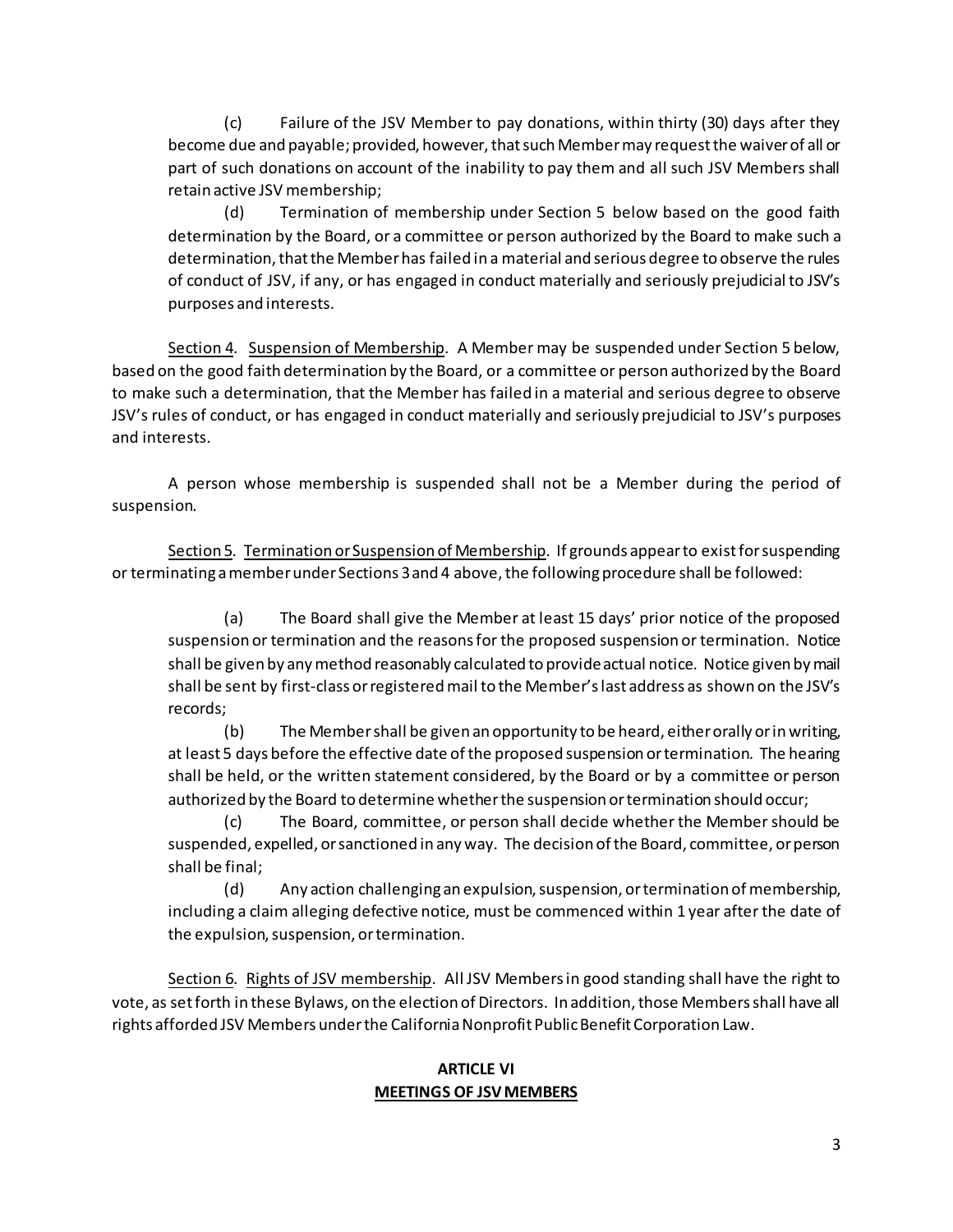Section 1. Timing. The Annual Meeting for JSV membership shall take place at a time and place to be designated by the Board of Directors, no less than thirty (30) days in advance.

Section 2. Annual Meetings and Quorum. The Annual Meeting shall be convened for the purpose of electing the Board of Directors and to conduct such other business as may be necessary and proper at a location designated by the Board. The notice of the Annual Meeting shall include the names of all those who are nominees to the Board at the time that the notice is sent to the JSV Members. A quorum at any meeting of the JSV Members consists of 20 JSV Members, represented in person. All matters presented at the Annual Meeting must be approved by the Board in advance.

Section 3. Authority for Electronic Meetings. If authorized by the Board in its sole discretion, and subject to the requirements of consent in Corporations Code §20(b) and guidelines and procedures the Board may adopt, Members not physically present in person at a meeting of Members may, by electronic transmission by and to JSV or by electronic video screen communication, participate in a meeting of Members, be deemed present in person, and vote at a meeting of Members whether that meeting is to be held at a designated place or in whole or in part by means of electronic transmission by and to JSV or by electronic video screen communication, subject to the requirements of these Bylaws.

Section 4. Requirements for Electronic Meetings. A meeting of the Members may be conducted, in whole or in part, by electronic transmission by and to JSV or by electronic video screen communication (1) if the JSV implements reasonable measures to provide Members in person a reasonable opportunity to participate in the meeting and to vote on matters submitted to the Members, including an opportunity to read or hear the proceedings of the meeting substantially concurrently with those proceedings, and (2) if any Member votes or takes other action at the meeting by means of electronic transmission to JSV or electronic video screen communication, a record of that vote or action is maintained by JSV. Any request by JSV to a Member pursuant to Corporations Code §20(b) for consent to conduct a meeting of Members by electronic transmission by and to JSV shall include a notice that absent consent of the Member pursuant to Corporations Code §20(b), the meeting shall be held at a physical location in accordance with this Section.

Section 5. Authority to Call Special Meetings. The Board or the Chairperson, or the CEO or 5 percent or more of the Members, may call a special meeting of the Members for any lawful purpose at any time.

Section 6. Calling Special Meetings. A special meeting called by any person entitled to call a meeting of the Members shall be called by written request, specifying the general nature of the business proposed to be transacted, and addressed to the attention of and submitted to the Chairperson or the CEO or any vice president or the secretary of the JSV. The officer receiving the request shall cause notice to be given promptly to the Members entitled to vote, stating that a meeting will be held at a specified time and date fixed by the Board. However, the meeting date shall be at least 35 but no more than 90 days after receipt of the request. If the notice is not given within 20 days after the request is received, the person or persons requesting the meeting may give the notice. Nothing in this Section shall be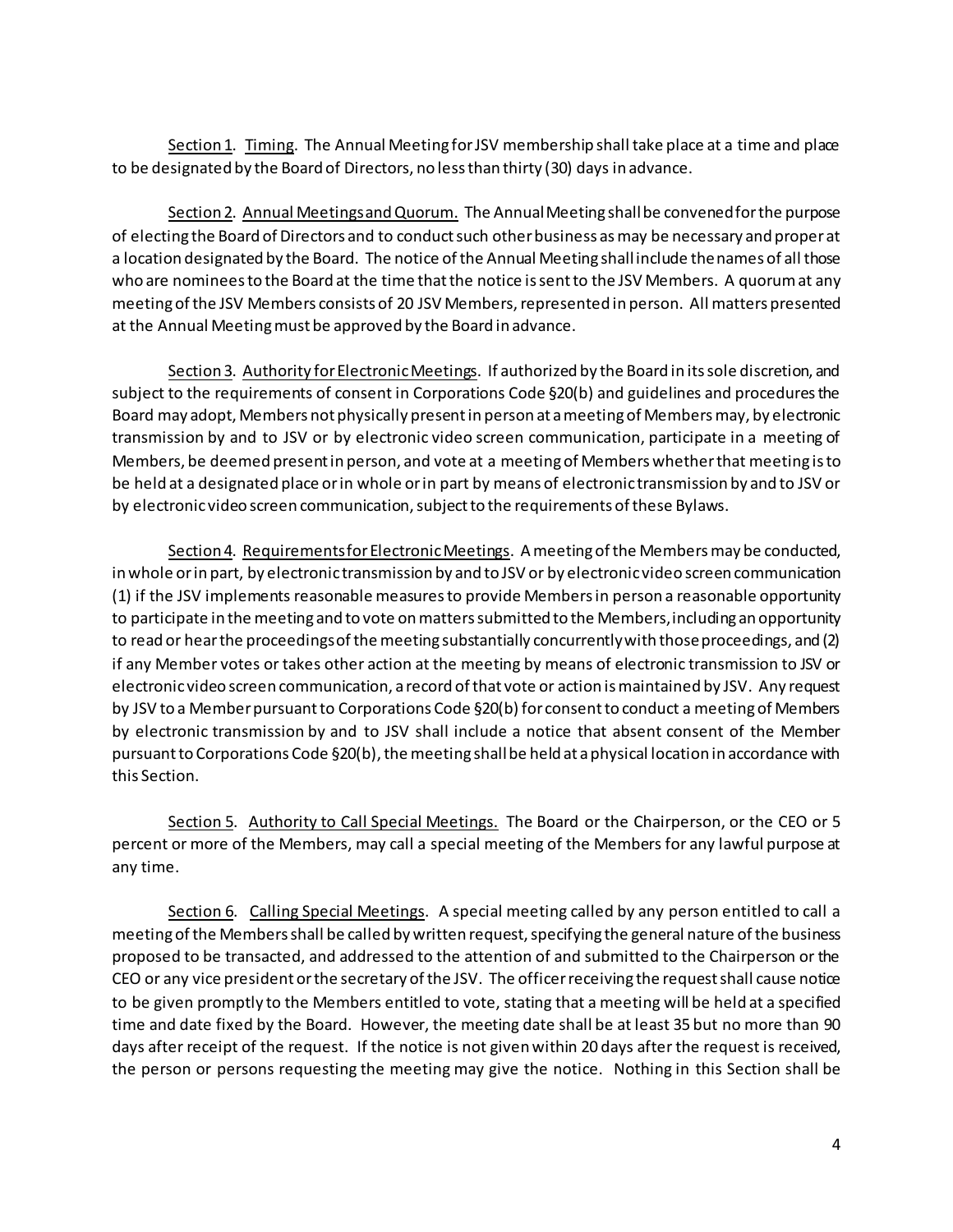construed as limiting, fixing, or affecting the time at which a meeting of Members may be held when the meeting is called by the Board.

Section 7. Proper Business of Special Meeting. No business, other than the business that was set forth in the notice of the meeting, may be transacted at a special meeting.

Section 8. Notice of Certain Agenda Items. Approval by the Members of any of the following proposals, other than by unanimous approval by those entitled to vote, is valid only if the notice or written waiver of notice states the general nature of the proposal or proposals:

- (a) Removing a director without cause;
- (b) Filling vacancies on the Board;
- (c) Amending the Articles of Incorporation; or
- (d) Electing to wind up and dissolve the JSV.

Section 9. Action by Written Ballot. Any action that Members may take at any meeting of Members may also be taken without ameeting by complying with the following Sections.

Section 10. Solicitation of Written Ballots. JSV shall distribute one written ballot to each Member entitled to vote on the matter. The ballot and any related material may be sent by electronic transmission by JSV, and responses may be returned to JSV by electronic transmission that meets legal requirements. All solicitations of votes by written ballot shall (1) state the number of responses needed to meet the quorum requirement; (2) state, with respect to ballots other than for election of Directors, the percentage of approvals necessary to pass the measure or measures; and (3) specify the time by which the ballot must be received in order to be counted. Each ballot so distributed shall (1) set forth the proposed action; (2) give the Members an opportunity to specify approval or disapproval of each proposal; and (3) provide a reasonable time in which to return the ballot to JSV.

If any election of Directors, a written ballot that a Member marks "withheld", or otherwise marks in a manner indicating that authority to vote is withheld, shall not be voted either for or against the election of a Director.

Section 11. Number of Votes and Approvals Required. Approval by written ballot shall be valid only when (1) the number of votes cast by ballot (including ballots that are marked "withhold" or otherwise indicate that authority to vote is withheld) within the time specified equals or exceeds the quorum required to be present at a meeting authorizing the action, and (2) the number of approvals equals or exceeds the number of votes that would be required for approval at a meeting at which the total number of votes cast was the same as the number of votes cast by written ballot without a meeting.

Section 12. Revoking Ballots. A written ballot may not be revoked.

Section 13. Filing Ballots. All written ballots shall be filed with the secretary of JSV and maintained in the corporate records.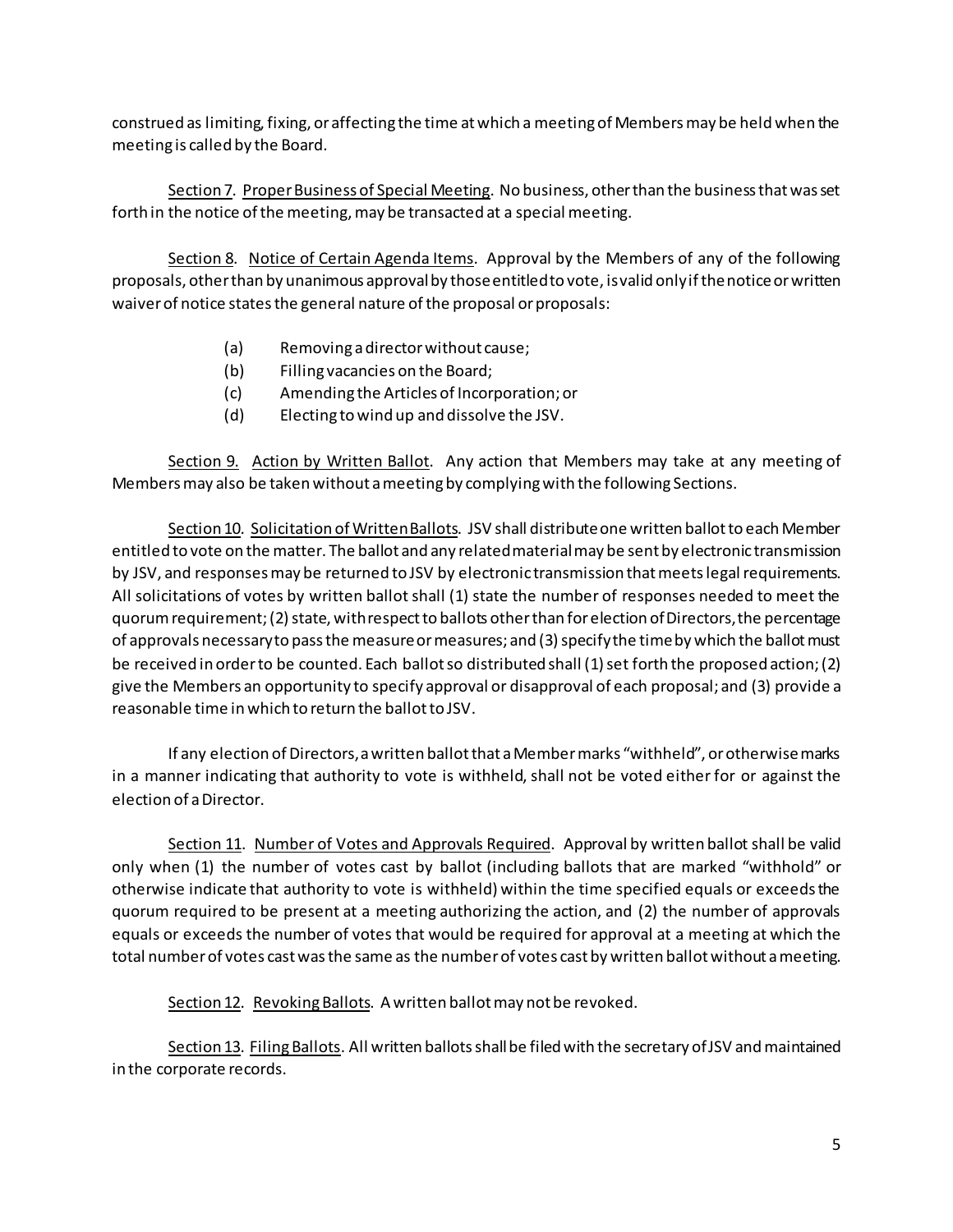Section 14. Notice Requirements. Notice of any meeting of Members shall be in writing and shall be given at least 10 but no more than 90 days before the meeting date. The notice shall be given either personally, by electronic transmission by the corporation, or by first-class, registered, or certified mail, or by other means of written communication, charges prepaid, and shall be addressed to each Member entitled to vote, at the address of that Member as it appears on the books of the corporation or at the address given by the Member to the corporation for purposes of notice. If no address appears on the corporation's books and no address has been so given, notice shall be deemed to have been given if either (1) notice is sent to that member by first-class mail or electronic or other written communication to the corporation's principal office or (2) notice is published at least once in a newspaper of general circulation in the county in which the principal office is located.

Electronic Notice. Notice given by electronic transmission by the corporation shall be valid only if:

- (1) Delivered by (a) facsimile telecommunication or electronic mail when directed to the facsimile number or electronic mail address, respectively, for that recipient on record with the corporation; (b) posting on an electronic message board or network that the corporation has designated for those communications, together with a separate notice to the recipient of the posting, which transmission shall be validly delivered on the later of the posting or delivery of the separate notice of it; or (c) other means of electronic communication;
- (2) To a recipient who has provided an unrevoked consent to the use of those means of transmission for communications; and
- (3) That creates a record that is capable of retention, retrieval, and review, and that may thereafter be rendered into clearly legible tangible form.

Notwithstanding the foregoing,

- (1) An electronic transmission by this corporation to a Member is not authorized unless, in addition to satisfying the requirements of this section, the consent to the transmission has been preceded by or includes a clear written statement to the recipient as to (a) any right of the recipient to have the record provided or made available on paper in nonelectronic form, (b) whether the consent applies only to that transmission, to specified categories of communications, or to all communications from the corporation, and (c) the procedures the recipient must use to withdraw consent.
- (2) Notice shall not be given by electronic transmission by the corporation after either of the following: (a) the corporation is unable to deliver two consecutive notices to the member by that means or (b) the inability so to deliver the notices to the member becomes known to the secretary, any assistant secretary, or any other person responsible for the giving of the notice.

Section 15. Voting of JSV membership. Each JSV Member is entitled to one vote on each matter submitted to a vote of the JSV Members. The record date for the purpose of determining the JSV Members entitled to vote at any meeting of JSV Members is 10 days before the date of the meeting of JSV Members.

Section 16. Proxy. JSV Members shall not be allowed to vote or act by proxy.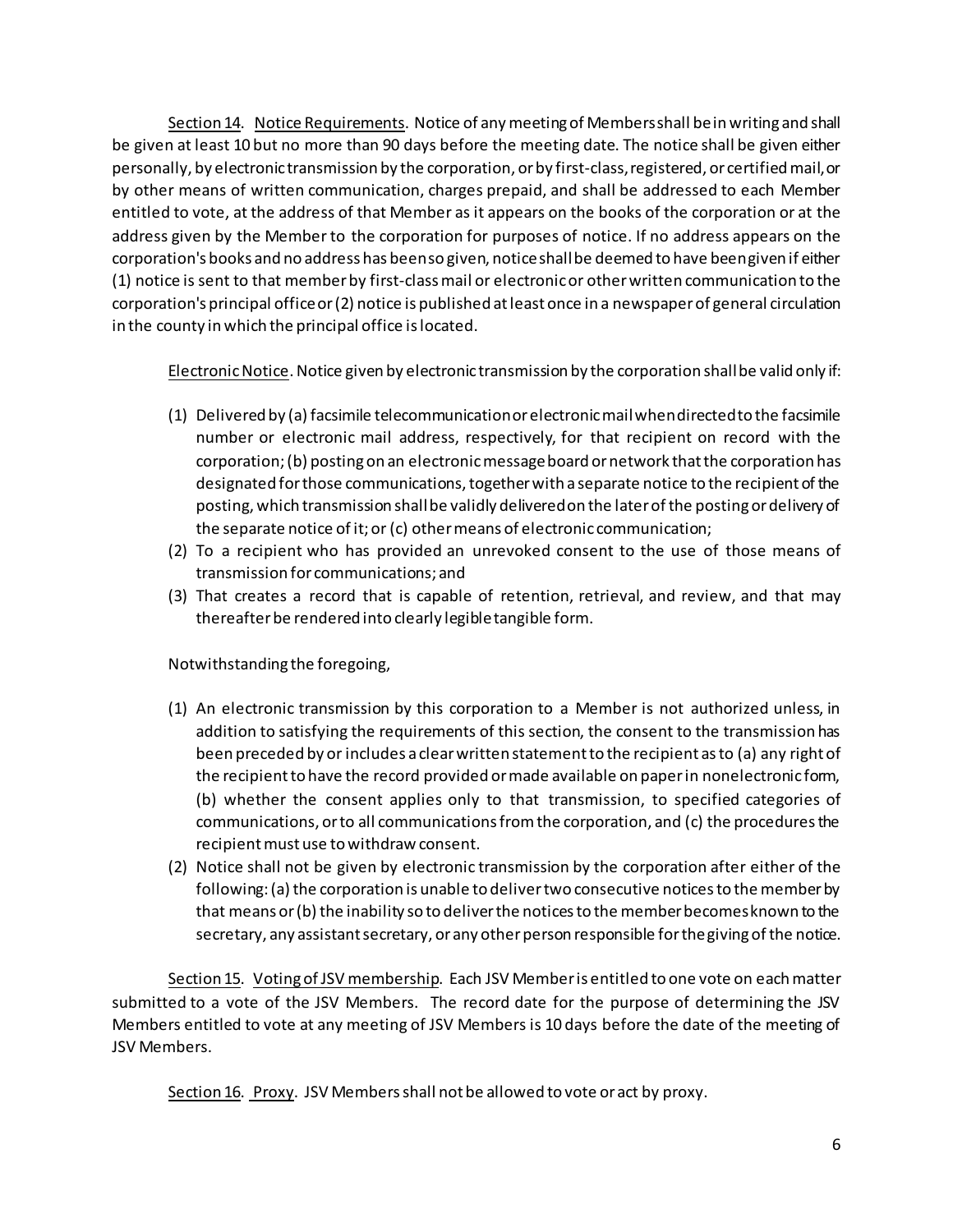#### **ARTICLE VII BOARD OF DIRECTORS**

Section 1. Authority and Powers. Subject to the provisions of the California Nonprofit Corporation Law, any other applicable law, and any limitations in the Articles of Incorporation and these Bylaws, all corporate powers shall be exercised by, or under the direction of, and the business and affairs of JSV shall be managed by, the Board of Directors. The Board will establish the governance structure, policies and direction of JSV, and will adopt rules, regulations and procedures for the conduct of its business. Without limiting the generality of the foregoing, the Board shall have the following powers:

(a) To hire a Chief Executive Officer and to fix his or her compensation, if any.

(b) To change the principal office for the transaction of the business of JSV from one location to another; to fix and locate from time to time one or more subsidiary offices of JSV within or without the State of California; and to designate any place within or without the State of California for the holding of any Directors' meetings, subject to any limitations set out herein as in their judgment they may deem best.

(c) To borrow money and incur indebtedness for the purposes of JSV, and to cause to be executed and delivered therefore, in the corporate name, promissory notes, bonds, debentures, deeds of trust, mortgages, pledges, hypothecations or other evidences of debt, and securities therefore.

Section 2. Number, Qualification and Composition. The number of elected Directors (excluding ex-officio and Honorary Directors) will be a number determined by the Board that is not less than 13 and not greater than 21, including Officers. The number of elected Directors who are not Officers shall be at least one (1) more than the number of Officers. One Director will be a Jewish clergy member. Subject to Article VII, Section 4 below, the number of Directors may be increased or decreased from time to time by amendment of these Bylaws in accordance with the provisions of Article XIV. Each elected Director will be required to make a meaningful financial commitment to JSV (commensurate with his or her ability).

An individual who is a current employee of JSV or served as an employee in the last six (6) months may not be eligible to serve on the Board. Any brother, sister, ancestor, descendant, spouse, brother-in-law, sister-in-law, son-in-law, daughter-in-law, mother-in-law or father-in-law of the Chief Executive Officer is not eligible to serve on the Board.

Section 3. Election of Directors. Directors shall be elected by the membership annually at the Annual Meeting, with such elected Directors to take office immediately after the Annual Meeting. Only persons nominated pursuant to this section shall be voted on for the election of Directors.

(A) *Nominations by the GovernanceCommittee*. The Governance Committee will serve each year as a nominating committee to consider possible nominees, make nominations for each election of Directors, and prepare a recommendation for the Officer positions for the next year. The Governance Committee is charged with using reasonable efforts to produce a balanced slate, with consideration to gender, age, congregational and organizational affiliation, experience, and interest in various programs and activities of JSV. The Governance Committee shall submit the nominations for Director and Officer to the Secretary, who shall send or cause to be sent a notice of these nominations to the Board, either by mail or electronic transmission at least thirty (30) days prior to the designated election.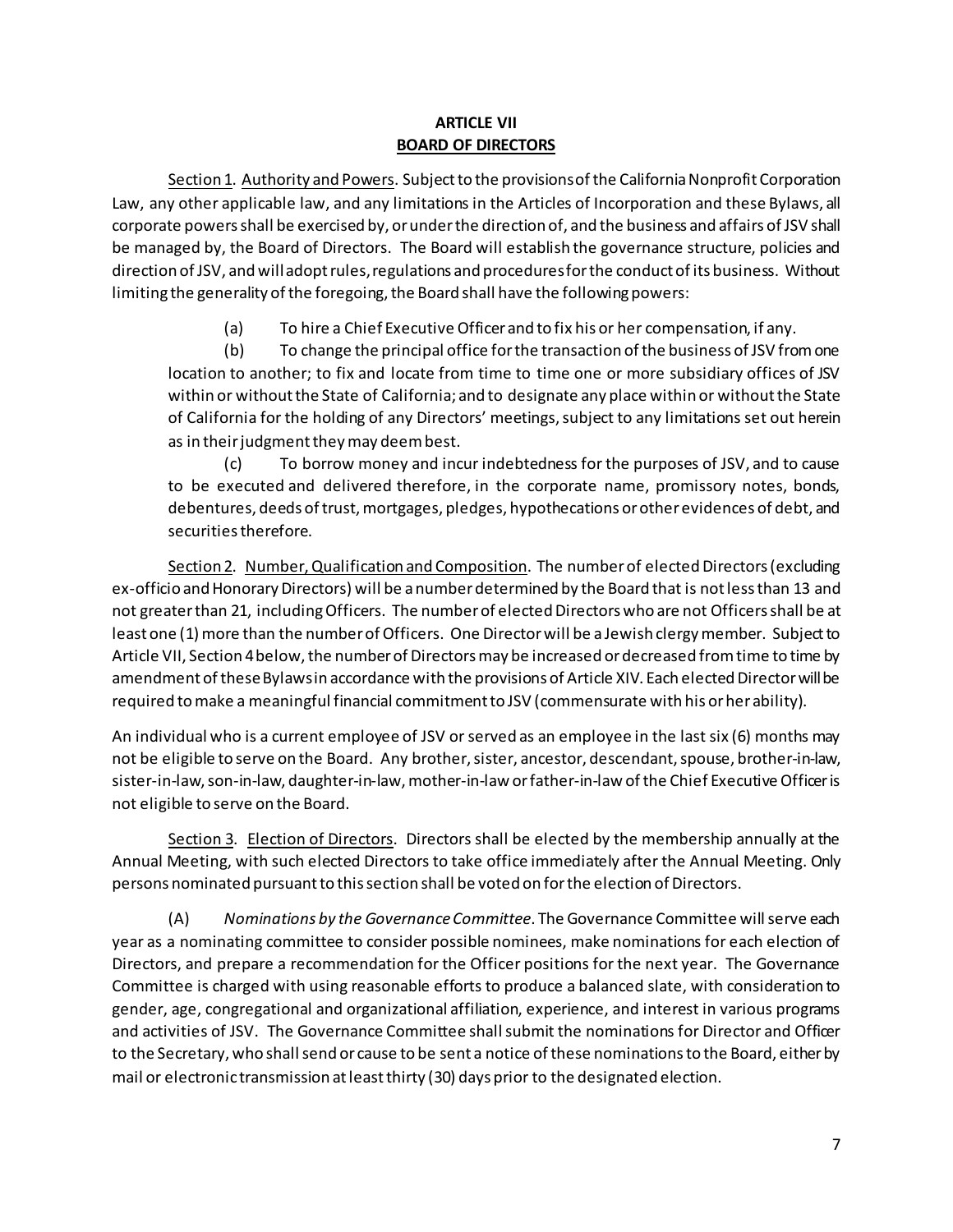(B) *Other Nominations*. Nominations other than those submitted by the Governance Committee may be submitted to the Secretary no less than twenty (20) days prior to the election. Additional nominations must be in writing and signed by a minimum of three (3) Directors or forty (40) JSV Members in good standing. At least ten (10) days prior to the election, the Secretary shall send or cause to be sent to the Directors, by mail or electronic transmission, a notice of the persons so nominated. Each person so nominated must give prior written consent for his or her name to be placed in nomination.

Section 4. Term of Office. Other than the initial Board, whose Directors shall be divided into one (1), two (2) and three (3) year terms, each elected Director, except for the Jewish clergy member who shall serve a one (1) year term, shall serve on the Board for a term of three (3) years, with the terms of approximately one third of the elected Directors expiring each year. Each Director shall serve from July 1 in the year following their election through June 30 in the second year of their term. A person who has been a member of the Board for six (6) consecutive years shall not be eligible for re-election to the Board until a one (1) year interval has elapsed during which the person was not a member of the Board. However, the six (6) consecutive year limit is tolled during the time a Director serves as an Officer and the years served as an Officer do not count towards the six (6) year maximum. For example, if a person has served one, three (3) year term (i.e. three years) and is then elected as an Officer, and serves for three years as an Officer, that Board member can serve one more three (3) year term before being required to take a year off. Notwithstanding the foregoing, the Chairperson and Immediate Past Chair shall serve as a Director without regard to years of service during their tenure as Chairperson and Immediate Past Chair. Furthermore, each person serving as a Director shall hold office until the earlier to occur of (a) the expiration of such Director's term and until such Directors' successor has been elected and qualified or (b) such Directors death, resignation or removal as hereinafter provided. No change in the authorized number of directors or the composition of the Board shall have the effect of removing any Director prior to the expiration of such Director's term of office.

Section 5. Ex-Officio and Honorary Directors. Ex-officio Directors serve as Directors by virtue of their position currently held. Honorary Directors serve by virtue of their election by the Board in recognition of prior service to JSV and the community. Except as for the Immediate past Chairperson, neither ex-officio Directors nor Honorary Directors shall have voting powers or count towards the presence of a quorum at meetings of the Board of Directors, but shall otherwise be entitled to all of the other privileges as Directors, including attendance at meetings and the providing of advice to the Board of Directors. The term of an ex-officio Director shall end upon the end of his or her position (or the end of the position designating such person to be an ex-officio Director). The term of an Honorary Director shall be until such Honorary Director dies, resigns or is removed by a vote of the elected Directors. The following persons shall be ex-officio Directors of the Board of Directors at the discretion of the Board of Directors:

- (a) Any JSV Member who is elected to a continental, regional or state governance board affiliated with the Jewish Community Center Association of North America or Jewish Federations of North America or their successor organizations
- (b) A high school youth representative
- (c) Others as deemed by the Governance and Nominations Committee and elected by the Board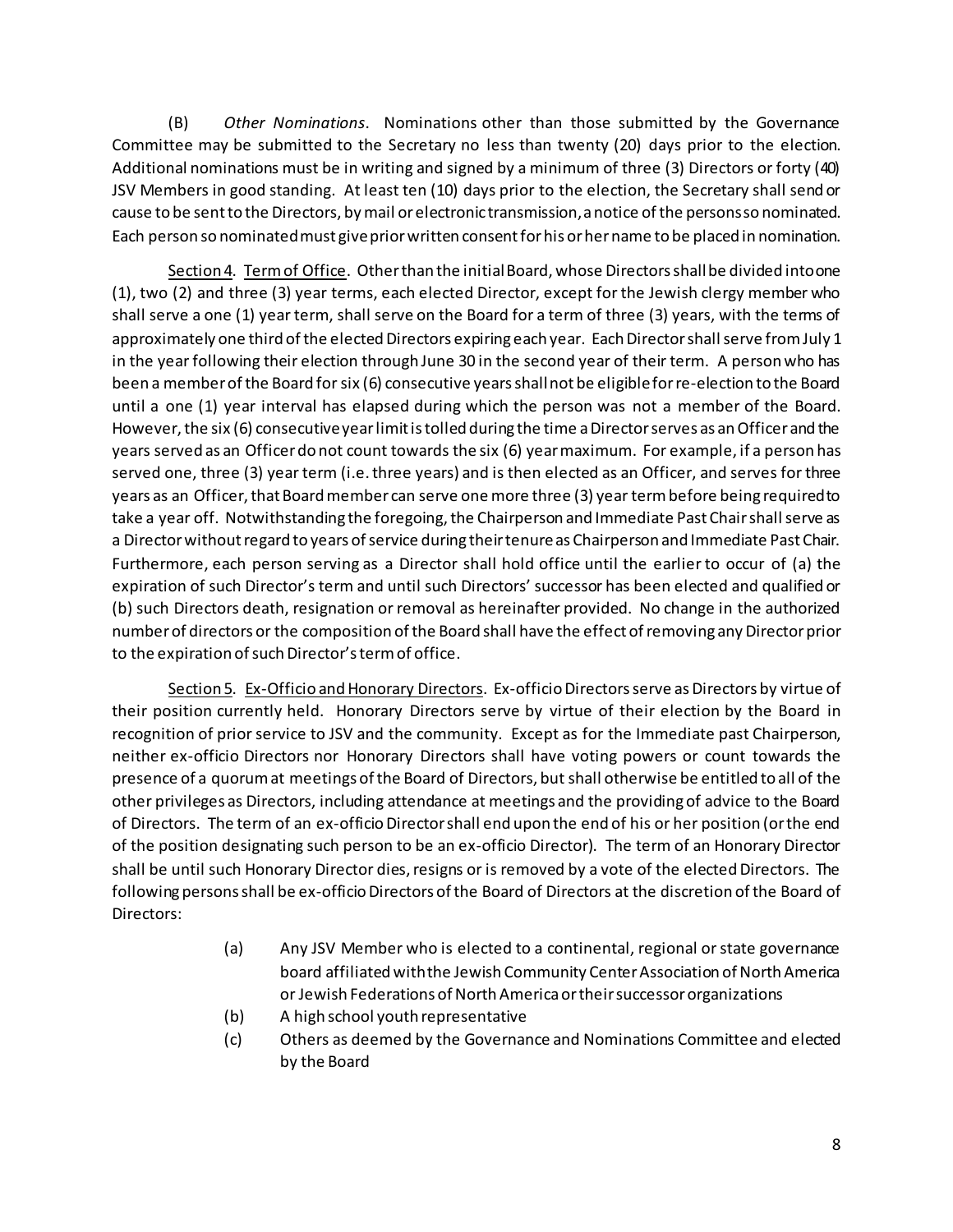Section 6. Remuneration of Directors. Elected Directors shall not receive any salary or compensation for their services as Directors. They shall receive reimbursement for out-of-pocket expenditures pre-approved by the CEO that are incurred in carrying out such person's duties as a Director.

Section 7. Removal of Directors. Any Director may be removed from office, with cause, by the affirmative vote of two thirds of the elected Directors then in office. Any removal without cause requires the vote of the membership.

Section 8. Resignation of Directors. Any Director may resign effective on giving written notice to the Chairperson of the Board of Directors, provided that the Chairperson may provide such notice to the Secretary. Such resignation shall take effect on the date of receipt or any other time specified in the notice. No Director may resign when JSV would be left without a duly elected Director in charge of its affairs.

Section 9. Filling Vacancies. When a vacancy occurs on the Board (other than as a result of completing a term), the Governance Committee, in consultation with the Chairperson, shall first decide whether the vacancy will be filled. If the Governance Committee wishes to fill the vacancy, it will submit to the Board the name of a nominee to fill the vacancy, and a majority of Directors remaining in office shall elect a new Director to complete the remainder of the term, except for a vacancy created by the removal of a Director by the Members, which must be elected by the Members. The term of a Director so elected shall begin immediately upon his or her election and shall conclude at the time when the term of the Director whose vacancy he or she has been elected to fill would have expired. Any vacancy to be filled by reason of an increase in the number of Directors shall be filled by election at any meeting of the Board of Directors, with such newly-elected Directors to hold office until the next election of Directors. Any portion of the fiscal year in which a Director is elected to fill a vacancy pursuant to this Section 9shall not count towards that person's term limits. Any vacancy not filled by the Directors may be filled by the membership.

Section 10. Standard of Care. A Director shall perform the duties of a director, including duties as a member of any Board Committee on which the Director may serve, in good faith, in a manner such Director believes to be in the best interest of JSV and with such care, including reasonable inquiry, as an ordinarily prudent person in a like situation would use under similar circumstances. In performing the duties of a Director, a Director shall be entitled to rely on information, opinions, reports, or statements, including financial statements and data, in each case that has been prepared or presented by a variety of persons, including executive officers and employees of JSV, professional advisors or experts such as accountants, legal counsel or rabbis. A Director is not relying in good faith if he or she has knowledge concerning a matter in question that renders reliance unwarranted. Directors are not deemed to have the duties of trustees of a trust with respect to JSV or with respect to any property held or administered by JSV, including property that may be subject to restrictions imposed by the donor or transferor of the property.

Section 11. Conflicts of Interest and Self-Dealing Transactions. No Director nor any other corporation, firm, association or other entity in which one or more of JSV's Directors are Directors or have a material financial interest, shall be interested, directly or indirectly, in any contract or transaction with JSV, unless (i) the Director with the interest reveals his or her interest to the Board and does not vote on the transaction, (ii) the transaction is fair and reasonable to JSV, (iii) the Board determines in good faith after reasonable investigation that JSV could not reasonably have obtained terms and conditions for such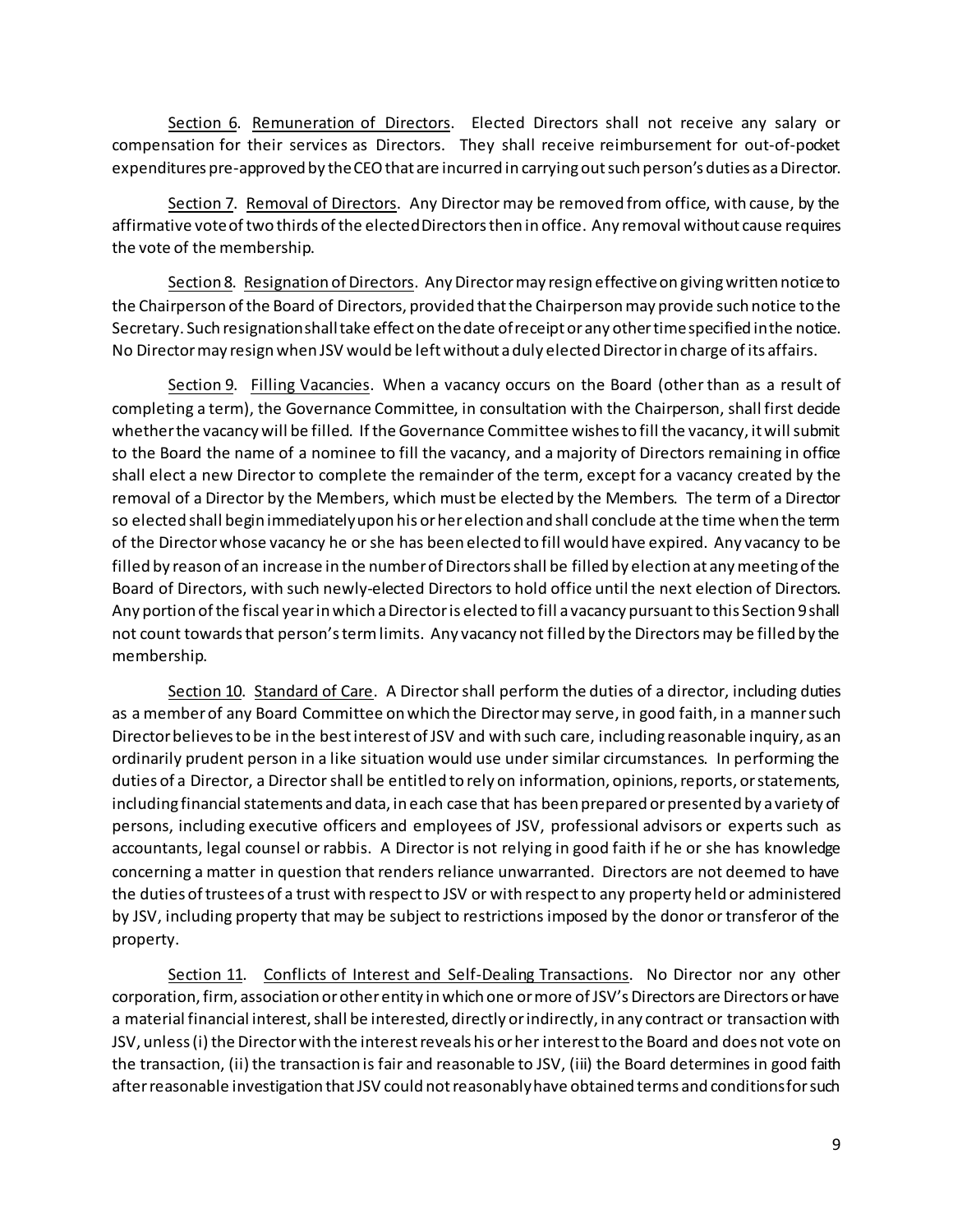transaction which are materially better from disinterested parties or sources, and (iv) JSV entered into the transition for its own benefit.

## **ARTICLE VIII MEETINGS OF DIRECTORS**

Section 1. Meetings of Directors. The Directors may hold meetings, maintain an office and keep JSV's books and records at such place or places within or without the State of California as the Board of Directors may from time to time determine; provided, however, that in the absence of any such determination, such place shall be JSV's principal office in the State of California. The Directors may meet in public session, in private session and in closed session, at their discretion.

Section 2. Regular Meetings. Regular meetings of the Board of Directors shall be held at such time as the Chairperson may designate; provided, however, that said meeting shall not fall upon any federal, state or Jewish holiday. The Board will meet a minimum of six (6) times per fiscal year. The schedule, including the date, time and location, of regular meetings for the year shall be distributed to all Directors no later than the start of the JSV fiscal year. Notice of any changes to the date, time or location of a regular meeting shall be given to all Directors not less than ten (10) days prior to the impacted meeting. Board members shall attend regular Board meetings. In the event a Director is unable to attend a Board meeting, that Director, when feasible, shall notify the Chairperson of their unavailability in advance of the meeting.

Section 3. Special Meetings. Special meetings of the Board may be called by the Chairperson of the Board, the Chief Executive Officer, any Vice-Chair or the Secretary, if the Secretary is requested to do so in writing by any two (2) Directors. No less than forty-eight hours' notice of Special Meetings shall be required with such notice sent by mail or electronic transmission to each Director stating the date, time and location of said meeting.

Section 4. Voting, Quorum. Each Director shall be entitled to one (1) vote on all matters before the Board. There shall be no voting by proxy. At any meeting of the Board of Directors, a quorum shall consist of one-half plus one of the total number of the Directors that sit on the Board. The act of a majority of the Directors present at any meeting at which there is a quorum shall be deemed to be the act of the Board of Directors unless the act of a greater number is required by law, the Certificate of Incorporation or these Bylaws.

Section 5. Action without Meeting. Any action that may be taken at a regular or special meeting of the Board of Directors, may be taken without a meeting and without prior notice given, if all elected members of the Board individually or collectively consent in writing to that action. Written consents must be filed with the minutes of the proceedings of the Board. Action by written consent has the same force and effect as a vote of the Directors. A written consent may be transmitted by first-class mail, messenger, courier, facsimile, e-mail or any other reasonable method satisfactory to the Chair of the Board.

Section 6. Telephonic and Electronic Meetings. Directors may participate in a meeting through use of conference telephone, electronic video screen communication, or other electronic transmission in compliance with these Bylaws, if and when such capability is provided, so long as (i) each Director participating in the meeting can communicate with all of the other Directors concurrently and (ii) each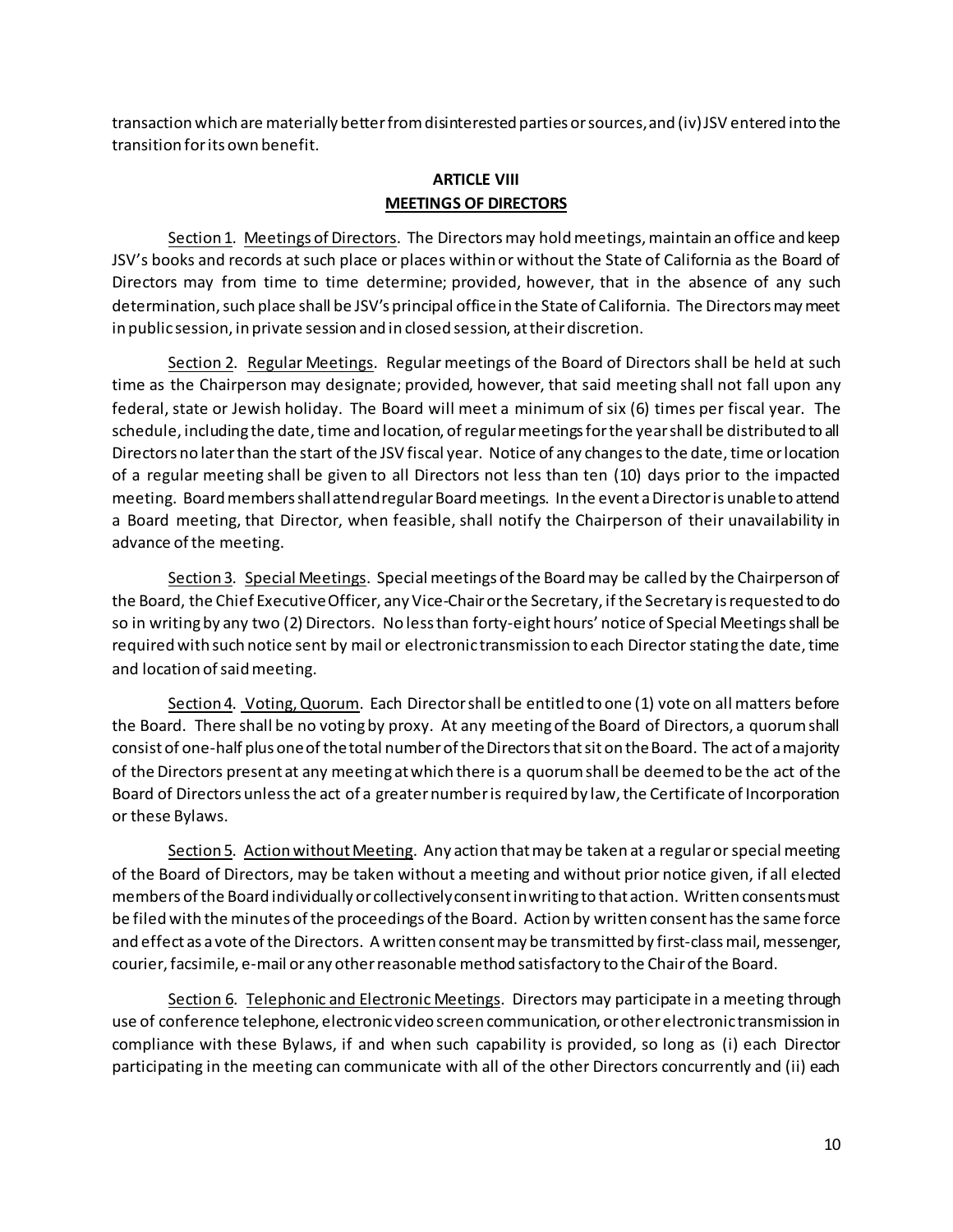Director is provided with the means of participating in all matters before the Board, including the capacity to propose or to interpose an objection to a specific action to be taken by JSV.

Section 7. Waiver of Notice. Notice of a meeting need not be given to any Director who, either before or after the meeting, signs a waiver of notice, a written consent to the holding of the meeting, or an approval of the minutes of the meeting. All waivers, consents, and approvals shall be filed with the corporate records or made a part of the minutes of the meetings. Notice of a meeting need not be given to any Director who attends the meeting and who, before or at the beginning of the meeting, does not protest the lack of notice being given to them.

Section 8. Adjournment. A majority of the Directors present at the meeting, whether or not a quorum is present, may adjourn any meeting to another time and place. If the meeting is adjourned for more than 24 hours, notice of the adjournment to another time or place must be given via mail or electronic transmission to each Director who was not present at the time of the adjournment at least 24 hours prior to the time the meeting is reconvened.

# **ARTICLE IX OFFICERS**

Section 1. Officers. The Officers of JSV shall be a Chief Executive Officer ("CEO"), a Chairperson, a First Vice Chair, no more than three Vice Chairs, a Chair-Elect, an Immediate Past Chair, a Secretary, , a Treasurer and a Legal-At-Large position. Except insofar as their duties may conflict, and except for the CEO,the same person may hold any two or more offices, except that neither the Secretary, nor Treasurer may serve concurrently as the Chairperson. For provisionsrelating to the CEO, see Article XI below.

Section 2. Election and Term of Office. Except for the CEO, the Officers of JSV shall be appointed from among eligible Board members. The Governance is responsible for determining nominations of Officers. Officers shall be appointed by the Board at the same meeting in which Directors are elected.

- (A) General Terms of Office; Term Limits. The term of office for all Officers, other than the Chairperson, the Treasurer and Chair-Elect, is one (1) year. Each Officer shall serve until a successor is elected or, in the case of Chair-Elect, Vice Chair or Immediate Past Chair, until the position is deemed vacant. Other than as noted below, each Officer may be elected to and serve in the same office for no more than three (3) consecutive years. Any person who becomes ineligible for election to an office due to term limits set forth in this Article IX, Section 2 shall again become eligible for such election after one year of ineligibility.
- (B) Term of Office of Chairperson and Treasurer. The term of office for Chairperson and Treasureris two (2) years, which may be extended by one (1) additional year as determined by the Board.
- (C) Election and Term of Office of Chair-Elect. The Chair-Elect shall be nominated by the Governance Committee and elected at a meeting of Directors one year into the Chairperson's term. The Chair-Elect shall automatically be deemed to be Chairperson after the expiration of the term of the then seated Chairperson and the position of Chair-Elect shall become and remain vacant until the Board elects a new Chair-Elect.
- (D) Election and Term of Office of Immediate Past-Chair. When the Chair-Elect becomes Chair, the current Chairperson shall automatically become the Immediate Past Chair and serve in such capacity for one (1) year.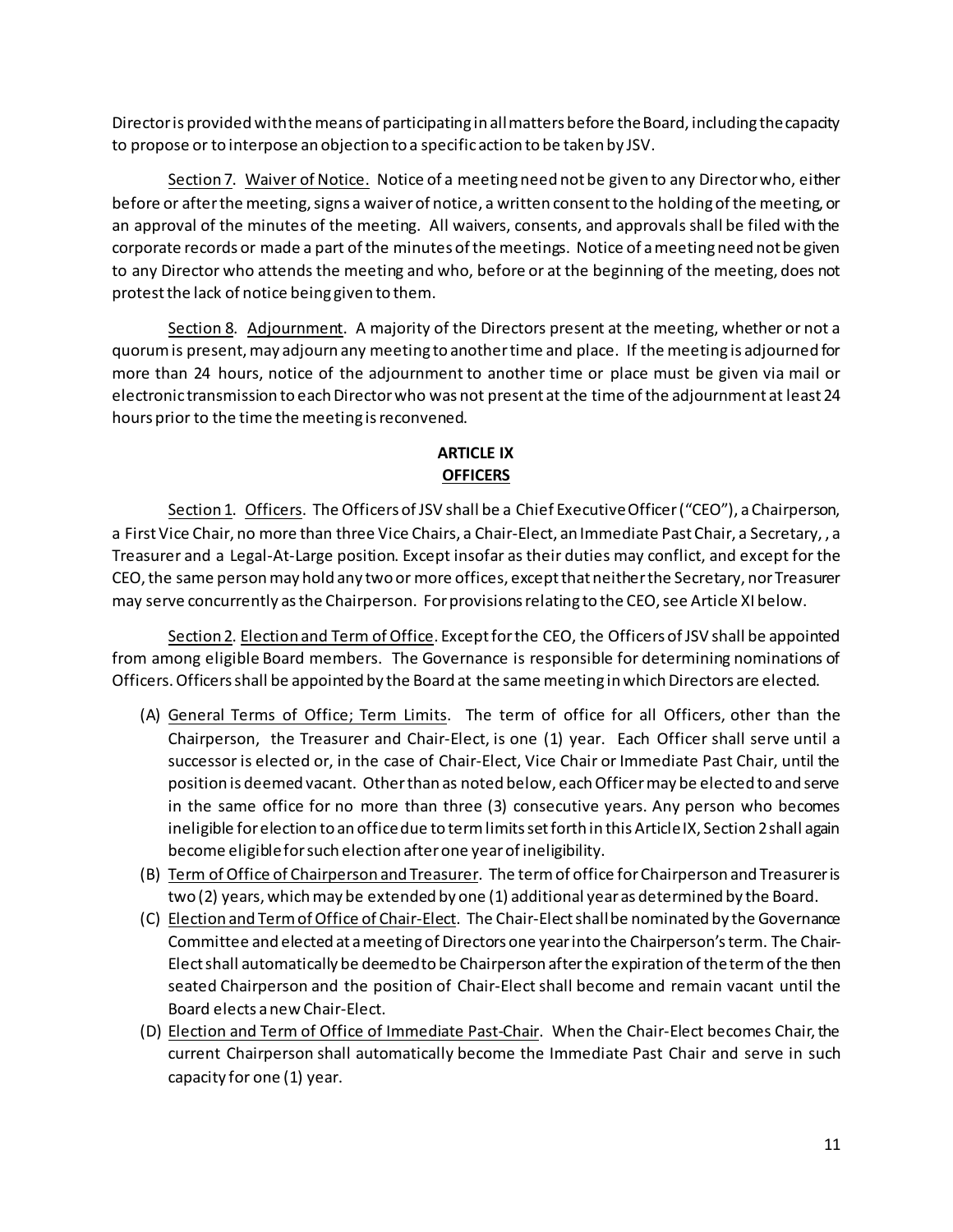Section 3. Removal and Resignation. Any Officer may be removed, either with or without cause, by a two-thirds majority vote of the Directors then in office, at any regular or special meeting of the Board. A person who has been removed as an Officer shall also be considered to have been removed as a Director. Any Officer may resign at any time by giving written notice to the Board or to the Chairperson. Such resignation shall take effect at the date of the receipt of such notice or at any time specified therein; and, unless otherwise specified herein, the acceptance of such resignation shall not be necessary to make it effective. If the Chairperson is removed or resigns from the Board, such person shall not become the Immediate Past-Chair as specified in Article IX, Section 2, Paragraph D.

Section 4. Vacancy. A vacancy in any office, because of death, resignation, removal, disqualification or otherwise, may be filled by the Board for the remaining portion of the term. If the Chairperson becomes vacant, the Chair-Elect shall become Chairperson for the remainder of the Chairperson's term or, if there is no Chair-Elect, the First Vice Chair shall become Chairperson for the remainder of the Chairperson's term. When a vacancy in an office occurs, the Governance Committee shall submit to the Board the name of a nominee to fill the vacancy and a majority of the Directors shall elect a new Officer to complete the remainder of the term. The term of an Officer so elected shall begin immediately upon his/her election and shall conclude at the time when the term of the Officer whose vacancy he or she has been elected to fill would have expired.

Section 5. Chairperson. The Chairperson of JSV (the "Chairperson" or "Chair") shall preside at meetings of the Board and exercise and perform such other powers and duties as may from time to time be assigned to him or her by the Board or prescribed by these Bylaws. The Chair shall enforce the provisions of these Bylaws. The Chair shall provide leadership to and shall have general charge of the affairs of JSV, subject to all the rules, regulations and resolutions of the Board. The Chair shall discharge those duties normally required of the Chair of a not for profit entity with charitable tax exempt status and shall perform such other duties as may be prescribed from time to time by the Board. The Chair may sign, with the Treasurer, or any other proper Officer of JSV authorized by the Board, any deeds, mortgages, bonds, contracts or other instruments that the Board has authorized to be executed, except in cases where the signing and execution thereof shall be specifically designated by the Board or by these Bylaws or statute to be by some other Officer or agent of JSV. Except as otherwise provided in these Bylaws, the Chair shall appoint the chairpersons and members of all committees and cabinets provided for by these Bylaws or deemed necessary or advisable for the management of the affairs of JSV. The Chair shall be an ex-officio member of each committee and cabinet.

Section 6. First Vice Chair, Vice Chairs. In the absence of the Chairperson, or in the event of the Chairperson's inability or refusal to act, the First Vice Chair shall perform the duties of the Chairperson and when so acting shall have all the powers and be subject to all the restrictions upon the Chair. Each Vice Chair shall chair a committee or cabinet of the Board. Each Vice Chair shall perform all duties incident to the office of Vice Chair and such other duties as pertain to the office or as may be prescribed from time to time by the Chairperson of the Board.

Section 7. Secretary. The Secretary shall keep or cause to be kept the minutes of all meetings of the Board, see that all notices are duly given in accordance with the provisions of these Bylaws or as required by law, chair the Governance Committee of the Board, and, in general, perform all duties incident to the office of Secretary and such other duties as pertain to the office or as are prescribed from time to time by the Chairperson or the Board.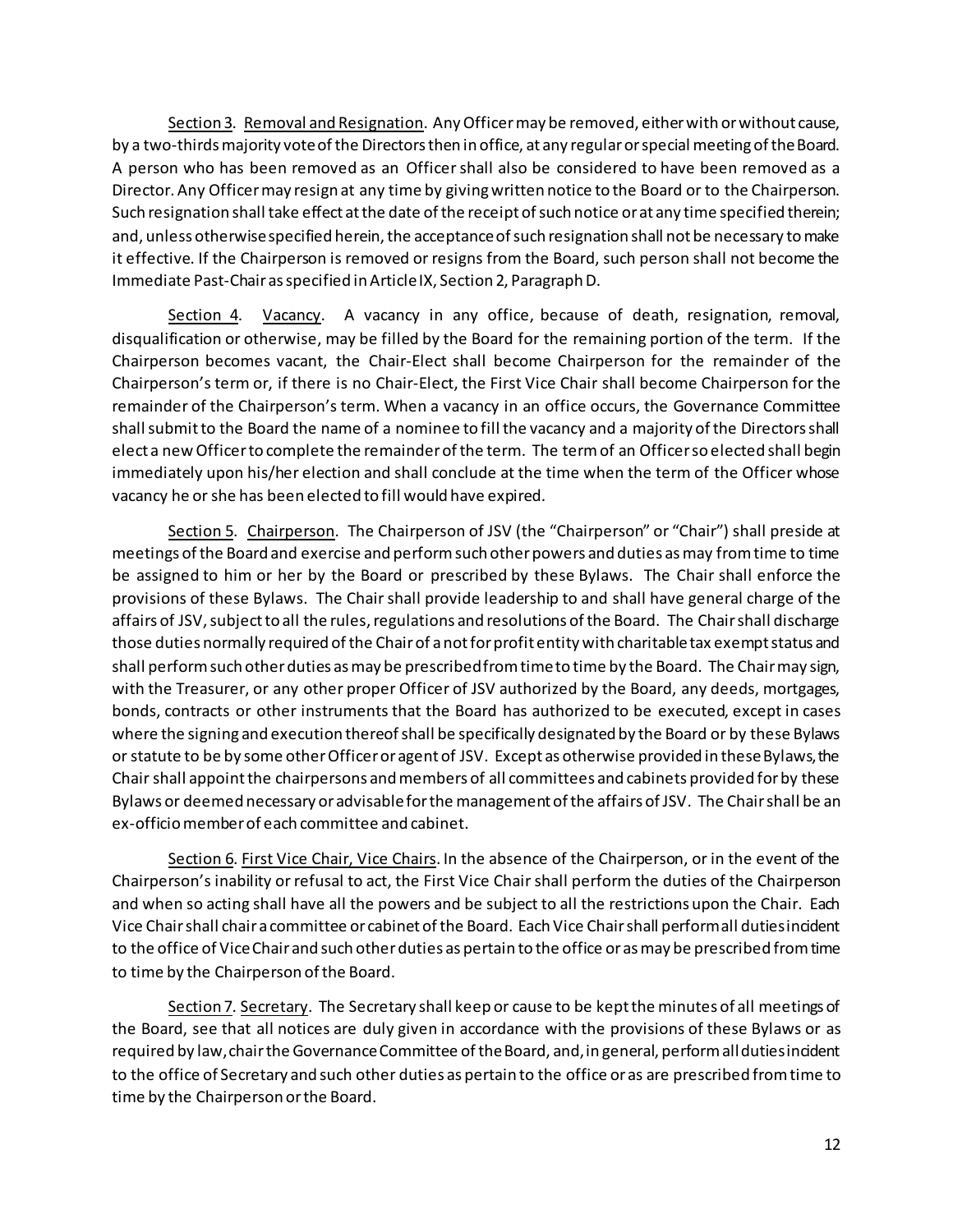Section 8. Treasurer. The Treasurer shall report the financial status of JSV to the Board on a regular basis, shall chair the Finance Committee, and shall perform all duties incident to the office of Treasurerand such other duties as pertain to the office or as prescribed from time to time by the Chair or the Board.

Section 9. Immediate Past Chair. The Immediate Past Chair shall serve as an advisor to the Chairperson.

Section 10. Chair Elect. The Chair Elect shall work with the Chairperson to transition into the role. The Chair Elect shall also serve as the First Vice Chair.

# **ARTICLE X COMMITTEES & CABINETS**

Section 1. Board Committees & Cabinets. The Chairperson or the Board of Directors may designate one or more committees or cabinets of the Board, each of which, to the extent authorized by the Chairperson or the Board, shall carry out its duties and report its conclusions to the Board. Any committee or cabinet created by the Board of Directors or these Bylaws, unless otherwise expressly provided herein, shall (a) have a chairperson designated by the Chairperson of the Board (each, a "Committee/Cabinet Chair"), (b) fix its own rules, procedures, or subcommittees,(c) meet at such times and at such place or places as may be provided by such rules or by resolution of such committee or cabinet or the Board of Directors, and (d) keep regular minutes of its meetings and cause such minutes to be recorded in books kept for that purpose which, for the avoidance of doubt, may be in electronic format, and report the same to the Board of Directors at its next succeeding meeting. At every meeting of any such committee or cabinet, the presence of a majority of all the members thereof shall constitute a quorum, and the affirmative vote of a majority of the members present shall be necessary for the adoption by it of any action, unless otherwise expressly provided in the committee's rules or procedures, these Bylaws or by the Board of Directors.

Unless otherwise specified in these Bylaws, any committee or cabinet shall consist of two or more Directors and any number of additional persons who are not members of the Board. Vacancies in the membership of any committee or cabinet shall be filled by action of the Chairperson or the Board. No committee or cabinet shall be empowered to supersede the authority of the Board. Subject to the foregoing, the Chairperson or Board may delegate to any committee or cabinet, to the extent provided in a resolution of the Board, any of the authority of the Board except with respect to:

(a) Taking final action on any matter that, by law (including California Nonprofit Public Benefit Corporation Law), requires a vote of approval by the membership of approval of a majority of all members;

- (b) Filling vacancies on the Board or any committee of the Board;
- (c) Amending or repeal Bylaws or adopt new Bylaws;
- (d) Amending or repeal any resolution of the Board that by its express terms is not so amendable or repealable; and
- (e) Creating any other committees or cabinets of the Board or appoint the members of committees or cabinets of the Board.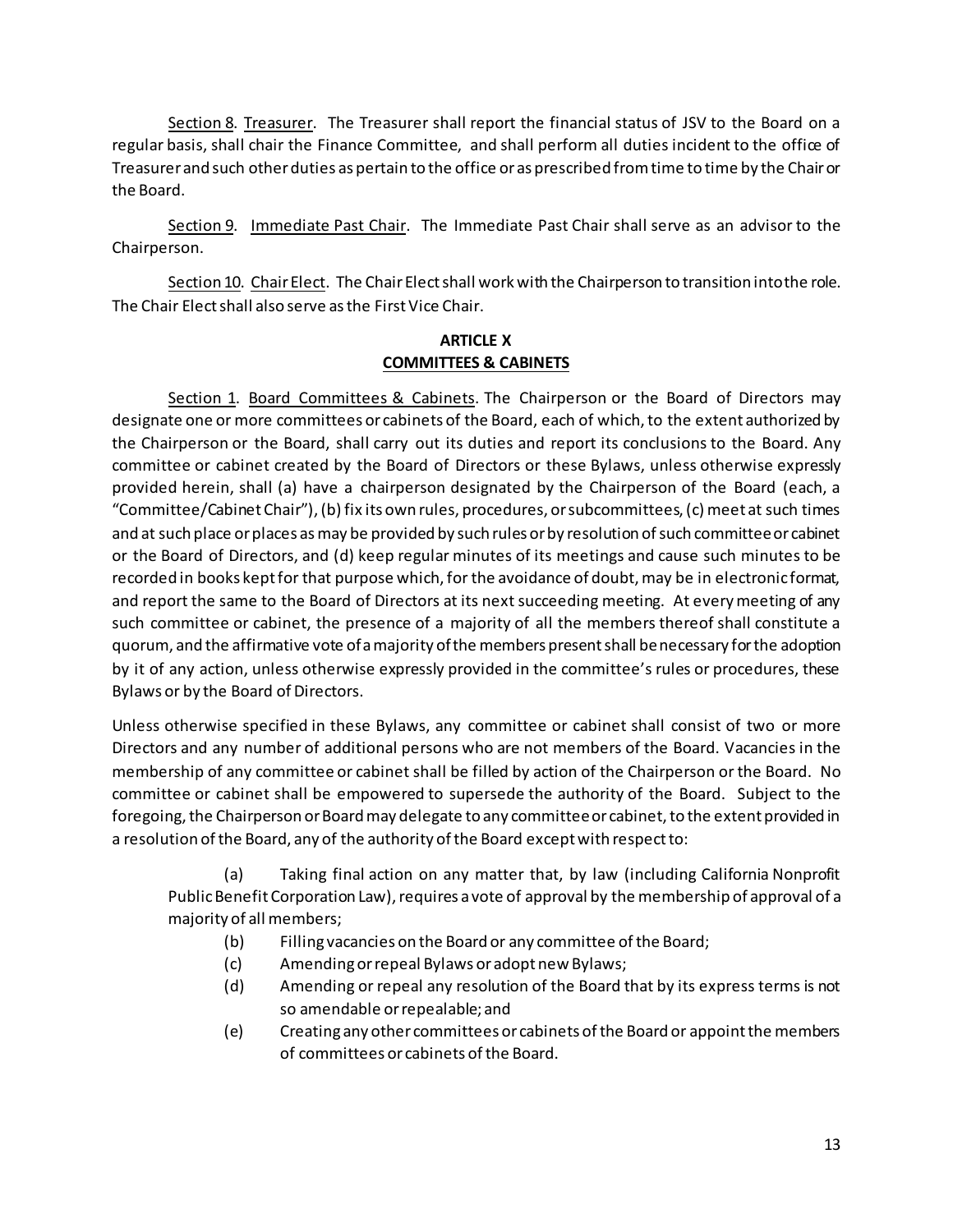Section 2. Term of Office. The term of office of any committee or cabinet member shall be at the pleasure of the Board of Directors.

Section 3. Committee/Cabinet Chair. The Committee/Cabinet Chair is responsible for maintaining a current list of committee members. The Committee/Cabinet Chair will call and preside at all meetings of the Committee or Cabinet. The Committee/Cabinet Chair may appoint such subcommittees, as he or she deems appropriate, and will inform the Board of Directors of the appointments of such subcommittees. When the Committee/Cabinet Chair is absent, cannot act or refuses to act, a committee member in the order of their tenure on the committee will perform the Committee/Cabinet Chair's duties, with all of the powers and restrictions of the Committee/Cabinet Chair.

Section 4. Executive Committee. The Executive Committee shall consist of the Officers as described in Article IX. In addition, the Chief Executive Officer of JSV shall serve as ex-officio non-voting members of the Executive Committee. The Chairperson shall be the chairperson of the Executive Committee. The Executive Committee shall have the power to transact all regular business of JSV and to act in cases of emergency, subject to any prior limitations imposed by the Board or these Bylaws. The Executive Committee shall meet at least once per quarter.

The Executive Committee shall have the exclusive authority of the Board in relation to personnel issues, including litigation matters related thereto, of all JSV employees. In that capacity, the Executive Committee has responsibility to evaluate the Chief Executive Officer, recommend to the Board his or her compensation, if any, and review the compensation of senior management as set by the Chief Executive Officer to ensure that such compensation is just and reasonable. The Board will vote to accept or reject the recommendation of the Executive Committee as regards the Chief Executive Officer's compensation. In addition, the Executive Committee has exclusive authority of the Board in relation to litigation concerning the day to day operations, management and activities of JSV. The Executive Committee shall perform other such duties as the Board may prescribe from time to time.

Section 5. Finance Committee. The Finance Committee shall oversee and provide guidance on the financial management of JSV as well as propose policy and controls over the financial aspects of JSV to the Board. The Finance Committee shall regularly report to the Board on the financial health of JSV and its member agencies and make recommendations as needed. The Finance Committee is responsible for reviewing and approving the annual budget prepared by the Chief Executive Officer and submitting the same to the Board of Directors for approval. The Finance Committee shall be chaired by the Treasurer and include at least two (2) additional members of the Board of Directors or other individuals appointed by the Chairperson. The Chief Executive Officer is an ex-officio non-voting member of the Finance Committee.

Section 6. Audit Committee. The Audit Committee shall cause the annual audit of JSV to be performed. It shall review JSV's accounting policies and decisions, adequacy of its internal control systems and shall oversee the accuracy of its financial statements. The activities of the Audit Committee shall include, but not be limited to, (i) recommending an independent audit firm to the Board of Directors, (ii) reviewing draft financial statements and (iii) handling complaints received by JSV regarding accounting or auditing matters. The Audit Committee shall consist of not less than three (3) members. The members of the Audit Committee may include both Directors and non-Directors, subject to the following limitations: (a) a majority of the Audit Committee may not consist of members of the Finance Committee, (b) the chair of the Audit Committee may not be a member of the Finance Committee, (c) the Chairperson may not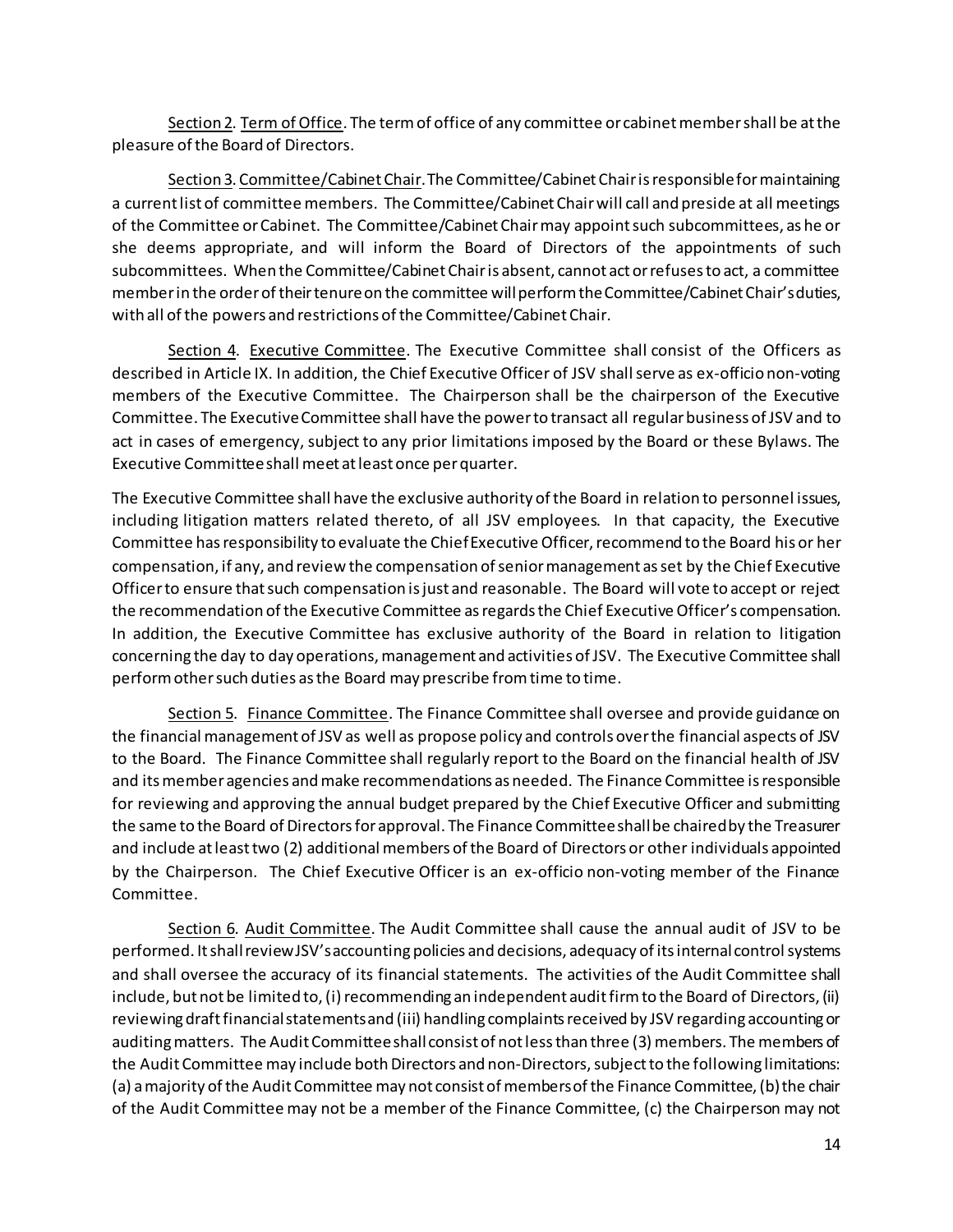serve on the Audit Committee, (d) the Audit Committee may not include any member of the staff, including the Chief Executive Officer, or any employee and (e) the Audit Committee may not include any person who has a material financial interest in any entity doing business with JSV.

Section 7. Investment Committee. The Investment Committee shall be responsible for the investments of JSV'sfunds and shall have the authority to approve all investments made on behalf of JSV in accordance with the Board approved investment policy. The Investment Committee shall consist of not less than three (3) individuals, including one (1) chair appointed from the Board of Directors. The Investment Committee is responsible for bringing the JSV investment policy to the Board for approval on an annual basis.

Section 8. Governance Committee. The Governance Committee shall oversee and provide guidance on the growth and development of the Board of Directors, shall be responsible for the onboarding of new Directors, and shall ensure the Board of Directors is compliant with these Bylaws. The Governance Committee shall consist of not less than three (3) individuals. This committee shall consist only of current JSV Directors of the Board, former JSV Directors of the Board, or current JSV Members with board governance experience. The Governance Committee shall be chaired by the Secretary. The Governance Committee is responsible for:

(a) nominating individuals to serve as Directors on the Board;

(b) nominating a slate of Officers from the Directors on the Board;

(c) adopt and oversee a training program for both new and existing Directors concerning their fiduciary duties, the ethical and governance policies of JSV and criteria for effective director service, including attendance standards;

(d) implementing policies and processes designed to provide for effective and efficient governance;

(e) identifying prospective new Board members, conducting the vetting of these candidates and recommending a final slate to the Board of Directors for approval;

(f) adopting and overseeing the development and implementation of an annual board evaluation process;

(g) assessing the performance of current Board members who are eligible for reelection and determining if they should be recommended to the Board for a new term;

(h) recommending to the Chairperson placement of Board members on Board committees and cabinets.

Section 9. Philanthropy Cabinet. The Philanthropy Cabinet shall be co-chaired by the Fundraising Chair and the Philanthropy Chair. This cabinet shall promote the philanthropy initiatives of JSV including the raising of funds from a broad range of sources and allocation of such funds, to the extent feasible. This cabinet may call upon the services of all members of the Board of Directors to effectuate the plans and programs resulting from said activities. The Philanthropy Cabinet shall plan and direct implementation of all fund-raising activities.

Section 10 Operations Cabinet. The Operations Cabinet shall be chaired by the Operations Chair. This cabinet shall oversee all aspects of campus management and approve and implement campus wide policies and procedures including, but not limited to, kashrut, facility rental, and security protocols.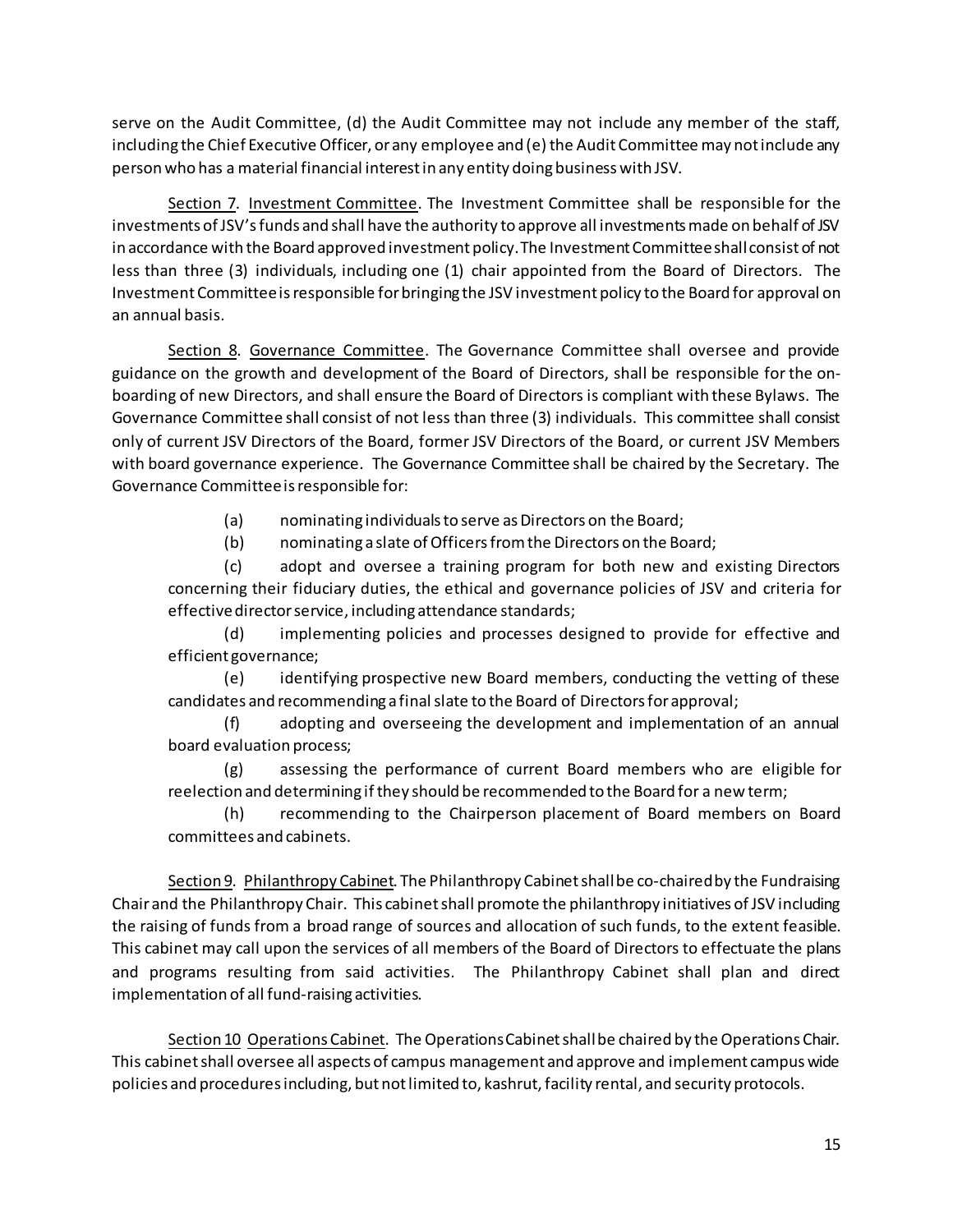# Section 11. JCRC and JCRC Cabinet.

(a) The JCRC shall serve as the umbrella body on public affairs issues for the organized Jewish community of Silicon Valley. The mission of the JCRC is to educate, to advocate, and to collaborate with others towards promotion and defense of freedom, justice, tolerance and equal opportunity on behalf of the Jewish Community so as to ensure a strong democracy and vibrant Jewish presence in the Silicon Valley.

(b) The JCRC Cabinet will have at least one representative from the JSV Board and delegates of various Jewish organizations in the community. A Cabinet Chair shall be nominated by the JCRC Cabinet members, and JCRC shall develop the procedures under which it operates and elects officers.

(c) The JCRC shall act as "the unified voice" of the organized Jewish community of Silicon Valley. The JSVBoard representative(s) shall inform the JSVCEO of positions adopted by the JCRC. The JSV CEO, working with the JCRC Director and JSV Board representatives, shall decide if the position adopted by the JCRC should be brought to the JSV Board for approval before action is taken. On these positions, a two-thirds [2/3] vote by the Board may veto a position adopted by JCRC.

Section 12. Programs Cabinet. The Programs Cabinet shall be chaired by the Programs Chair. This cabinet shall set policies around participation in JSV programming and will assess and advise JSV regarding the needs of the community in regard to programs. This cabinet may call upon the services of all members of the Board of Directors to effectuate the plans and programs resulting from its activities. The Programs Cabinet shall support the implementation of all programs held on the JSV property.

Section 13. Ad Hoc Committees. The Chairperson shall have the authority to establish any committee deemed necessary or desirable to accomplish the purposes and needs of JSV.

Section 14. Representatives on Levy Family Campus Board of Directors. The JSV Board will approve a policy to appoint two JSV representatives to serve on the Board of Directors of the Levy Family Campus. The policy will include qualifications and terms of service.

# **ARTICLE XI CHIEF EXECUTIVE OFFICER**

Section 1. Powers and Duties. There shall be a paid Chief Executive Officer of JSV who shall be responsible for managing the day-to-day operations of JSV. The Chief Executive Officer shall regularly report to the Board on the operation of JSV, including any matters as are appropriate to keep that body fully informed in order to meet its responsibilities. Within any policy guidelines established by the Board, he or she shall: (i) have general executive charge, management and control of the properties, business and operations of JSV with all such powers as may be reasonably incident to such responsibilities; (ii) have the authority to agree upon and execute all leases, contracts, evidences of indebtedness and other obligations in the name of JSV subject to the approval of the Board of Directors; (iii) represent JSV to the community; (iv) employ and discharge, according to the terms of JSV's employment contracts and according to the laws of California, all JSV personnel and prescribe their duties, salaries and terms of office;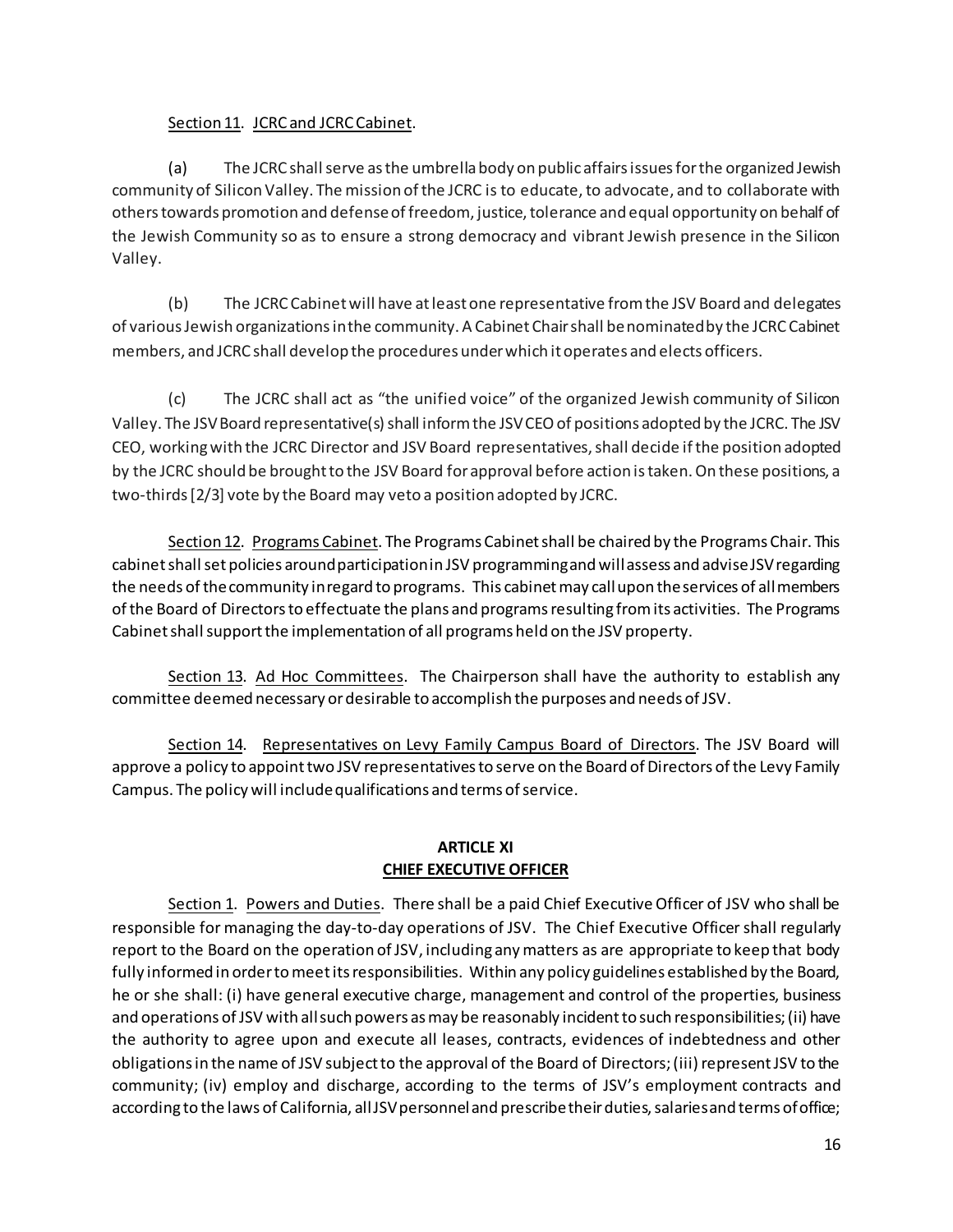(v) participate in the preparation of the annual budget for the operation of JSV for the next succeeding fiscal year; and (vi) have such other powers and duties as may be designated in these Bylaws and as may be assigned to such Officer from time to time by the Board of Directors. The Chief Executive Officer may delegate portions of his or her responsibilities to other employees as appropriate.

Section 2. Board Meetings. The Chief Executive Officer shall have the right to attend all meetings of the JSV Board and its committees and select additional JSV personnel to attend such meetings as well as advise at all meetings of the JSV Board and its committees, except during executive session or for personnel matters concerning the Chief Executive Officer, but shall have no voting power.

Section 3. Appointment. The Chief Executive Officer will be hired by the Board of Directors and will be accountable to the Board of Directors. A two-thirds (2/3) majority vote of the Directors then in office voting at either a general meeting or a special meeting shall be required to engage or terminate the employment of the Chief Executive Officer. Should a vacancy in the Chief Executive Officer position occur, the Board shall appoint a search committee in accordance with Article X Section 1.

## **ARTICLE XII INDEMNIFICATION AND INSURANCE**

Section 1. Definitions. For the purposes of this Article, "agent" means any person who is or was a Director, Officer, employee, or other agent of JSV, or is or was serving at the request of JSV as a Director, Officer, employee, or agent of another foreign or domestic corporation, partnership, joint venture, trust, or other enterprise, or was a Director, Officer, employee, or agent of a foreign or domestic corporation which was a predecessor corporation of JSV or of another enterprise at the request of such predecessor corporation; "proceeding" means any threatened, pending, or completed action or proceeding, whether civil, criminal, administrative, or investigative; and "expenses" includes without limitation attorneys' fees and any expenses of establishing a right to indemnification under this Article.

Section 2. Indemnification in Actions by Third Parties. JSV shall indemnify any person who was or is a party or is threatened to be made a party to any proceeding (other than an action by or in the right of JSV to procure a judgment in its favor, an action brought under section 5233 of the California Nonprofit Public Benefit Corporation Law, or an action brought by the Attorney General or a person granted relator status by the Attorney General for any breach of duty relating to assets held in charitable trust), by reason of the fact that such person is or was an agent of JSV, against expenses, judgments, fines, settlements, and other amounts actually and reasonably incurred in connection with such proceeding if such person acted in good faith and in a manner such person reasonably believed to be in the best interests of JSV and, in the case of a criminal proceeding, had no reasonable cause to believe the conduct of such person was unlawful. The termination of any proceeding by judgment, order, settlement, conviction, or upon a plea of nolo contendere or its equivalent shall not, of itself, create a presumption that the person did not act in good faith and in a manner which the person reasonably believed to be in the best interests of JSV or that the person had reasonable cause to believe that the person's conduct was unlawful.

Section 3. Indemnification in Actions by or in the Right of JSV. JSV shall indemnify any person who was or is a party or is threatened to be made a party to any threatened, pending, or completed action by or in the right of JSV, or brought under section 5233 of the California Nonprofit Public Benefit Corporation Law, or brought by the Attorney General or a person granted relator status by the Attorney General for breach of duty relating to assets held in charitable trust, to procure a judgment in its favor by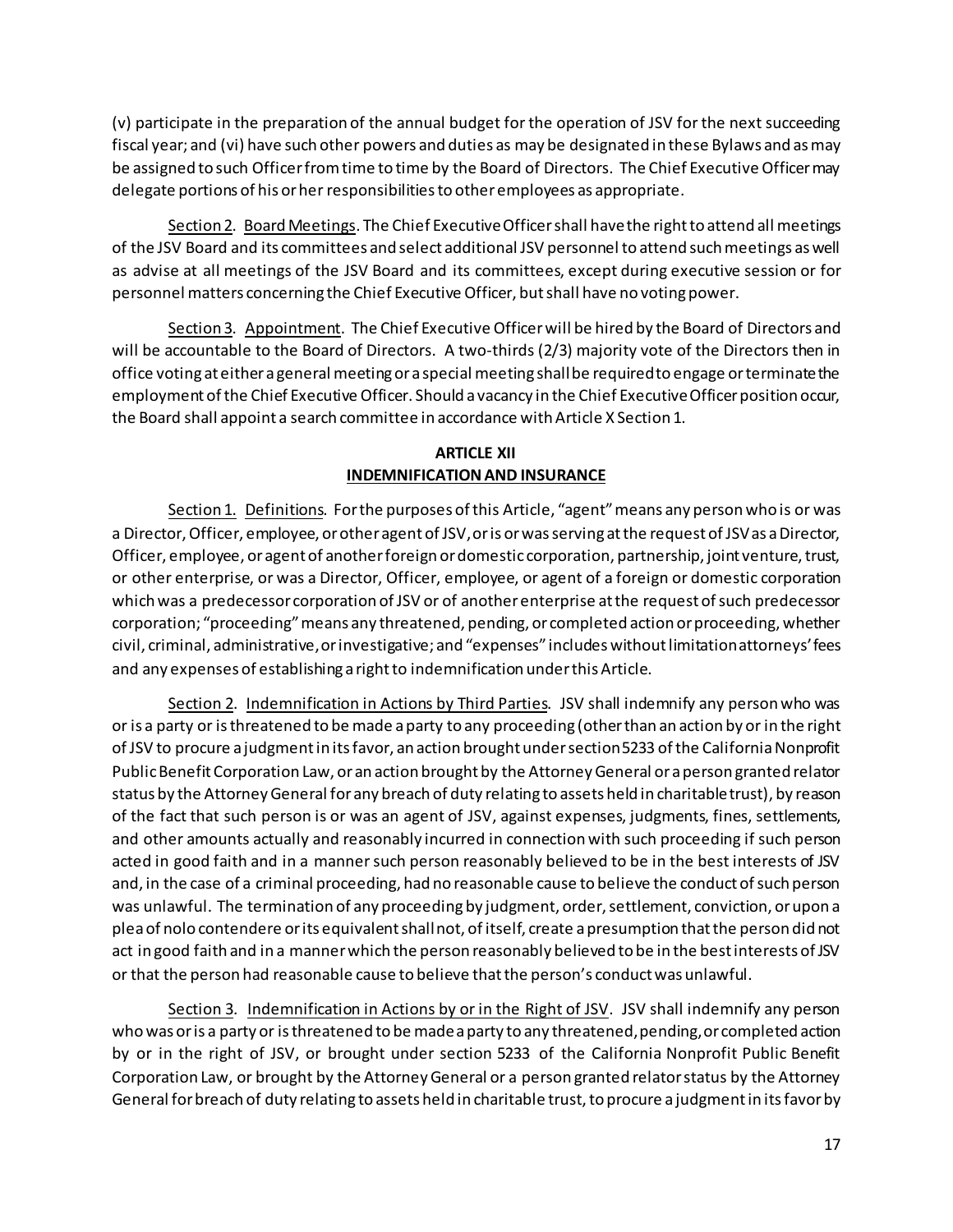reason of the fact that such person is or was an agent of JSV, against expenses actually and reasonably incurred by such person in connection with the defense or settlement of such action if such person acted in good faith, in a manner such person believed to be in the best interest of JSV, and with such care, including reasonable inquiry, as an ordinarily prudent person in a like position would use under similar circumstances. No indemnification shall be made under this Section:

- (a) In respect of any claim, issue, or matter as to which such person shall have been adjudged to be liable to JSV in the performance of such person's duty to JSV, unless and only to the extent that the court in which such proceeding is or was pending shall determine upon application that, in view of all the circumstances of the case, such person is fairly and reasonably entitled to indemnity for the expenses which such court shall determine;
- (b) In respect of amounts paid in settling or otherwise disposing of a threatened or pending action, with or without court approval; or
- (c) In respect of expenses incurred in defending a threatened or pending action which is settled or otherwise disposed of without court approval, unless it is settled with the approval of the Attorney General.

Section 4. Indemnification Against Expenses. To the extent that an agent of JSV has been successful on the merits in defense of any proceeding referred to in Sections 2 or 3 of this Article, or in defense of any claim, issue, or matter therein, the agent shall be indemnified against expenses actually and reasonably incurred by the agent in connection therewith.

Section 5. Limitations on Indemnification. Except as provided in Section 4 of this Article, any indemnification under this Article shall be made by JSV only if authorized in the specific case, upon a determination that indemnification of the agent is proper in the circumstances because the agent has met the applicable standard of conduct set forth in Sections 2 and 3 of this Article, by:

- (a) A majority vote of a quorum consisting of Directors who are not parties to such proceeding;
- (b) Approval of the JSV Members, if any, in accordance with section 5034 of the California Nonprofit Public Benefit Corporation Law, with the persons to be indemnified not being entitled to vote thereon; or
- (c) The court in which such proceeding is or was pending upon application made by JSV or the agent or the attorney or other person rendering services in connection with the defense, whether or not such application by the agent, attorney or other person is opposed by JSV.

Section 6. Advancing of Expenses. Expenses incurred in defending any proceeding may be advanced by JSV prior to the final disposition of such proceeding upon receipt of an undertaking by or on behalf of the agent to repay such amount unless it shall be determined ultimately that the agent is entitled to be indemnified as authorized in this Article. The provisions of subdivision (a) of section 5236 of the California Nonprofit Public Benefit Corporation Law do not apply to advances made pursuant to this subdivision.

Section 7. Consistency with California Law. No provision made by JSV to indemnify its or its subsidiary's Directors or Officers for the defense of any proceeding, whether contained in the Articles, Bylaws, a resolution of members, if any, or Directors, an agreement or otherwise, shall be valid unless consistent with section 5238 of the California Nonprofit Public Benefit Corporation Law. Nothing contained in this Article or in section 5238 of the California Nonprofit Public Benefit Corporation Law, shall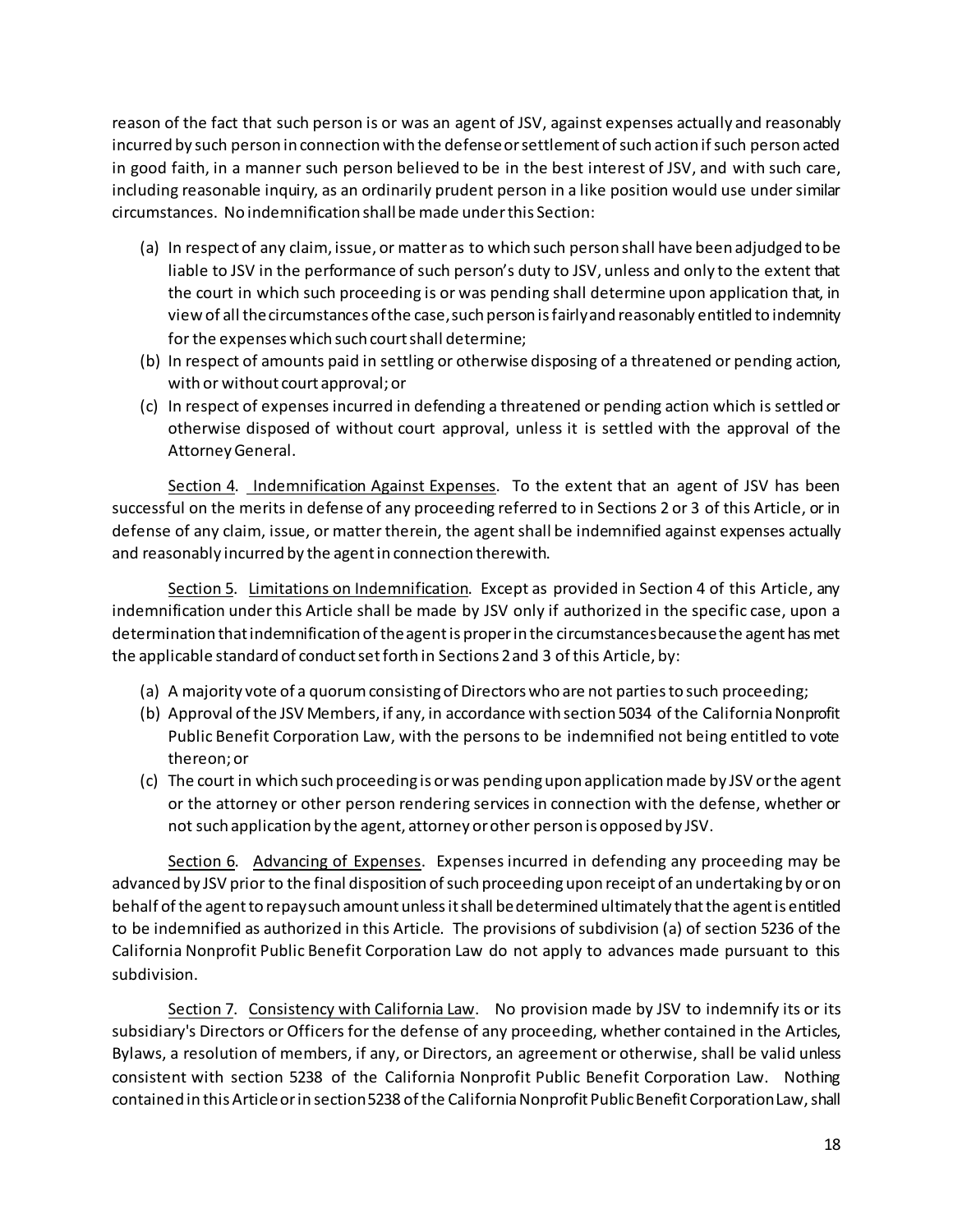affect any right to indemnification to which persons other than such Directors and Officers may be entitled by contract or otherwise.

Section 8. Prohibition of Indemnification. No indemnification or advance shall be made under this Article, except as provided in Section 4 or Section 5(c) of this Article, in any circumstance where it appears:

- (a) That it would be inconsistent with a provision of the Articles, Bylaws, a resolution of the JSV Members, if any, or an agreement in effect at the time of the accrual of the alleged cause of action asserted in the proceeding in which the expenses were incurred or other amounts were paid, which prohibits or otherwise limits indemnification; or
- (b) That it would be inconsistent with any condition expressly imposed by a court in approving a settlement.

Section 9. Liability Insurance. JSV shall purchase and maintain insurance on behalf of any agent of JSV against any liability asserted against or incurred by the agent in such capacity or arising out of the agent's status as such whether or not JSV would have the power to indemnify the agent against such liability under the provisions of this Article; provided, however, that JSV shall have no power to purchase and maintain such insurance to indemnify any agent of JSV for a violation of section 5233 of the California Nonprofit Public Benefit Corporation Law.

Section 10. Inapplicability of this Article. This Article does not apply to any proceeding against any trustee, investment manager or other fiduciary of an employee benefit plan in such person's capacity as such, even though such person may also be an agent as defined in Section 1 of this Article of JSV. JSV shall have power to indemnify such trustee, investment manager or other fiduciary to the extent permitted by subdivision (f) of section 207 of the California Nonprofit Public Benefit Corporation Law.

# **ARTICLE XIII GIFTS, DONATIONS, ENDOWMENTS**

Section 1. Gifts, Bequests, Etc. The Board of Directors may accept or reject on behalf of JSV any gift, bequest, devise or contribution for any purpose.

Section 2. Allocation of Funds. Unless otherwise designated by the respective testators or donors or by the Board of Directors (a "Board Designated Fund"), bequests, gifts, transfers of property and other benefits at any time received by JSV shall be considered unrestricted. Unless otherwise designated by the respective donors or the Board of Directors, all funds received by JSV from foundations or similar organizations, shall be treated as unrestricted funds to be allocated at the discretion of the Board. The Board of Directors shall determine and approve an allocations policy that includes distribution of unrestricted funds to support JSV operations and local Jewish agencies and Jewish causes in Israel and overseas.

Section 3. General Use of Endowment Funds. All assets of the endowment funds of JSV shall be managed and used in such manner as may be determined by the Board of Directors, subject however, to such restrictions as shall have been imposed thereon by the respective testators or donors.

## **ARTICLE XIV EMERGENCY POWERS**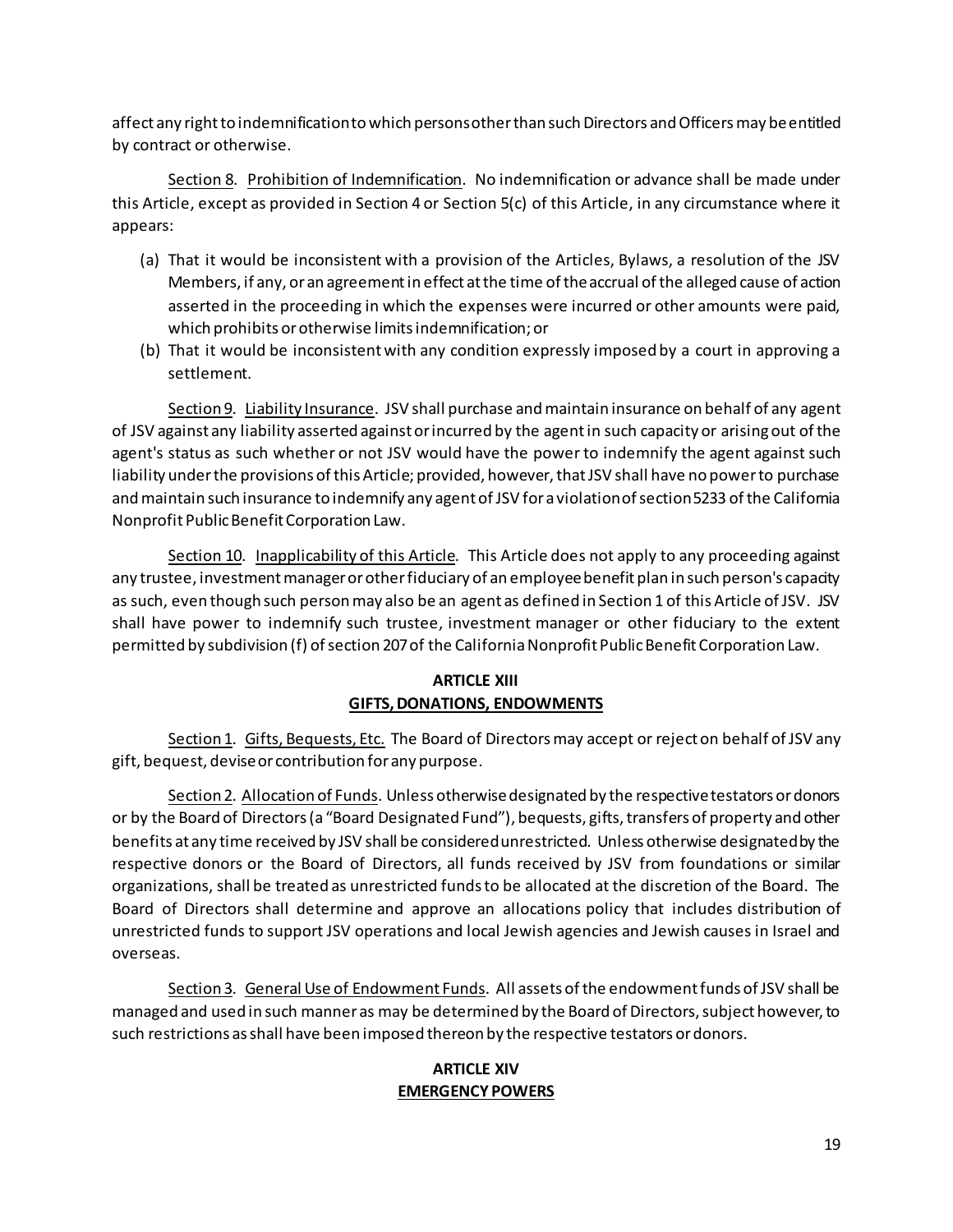Section 1. Emergency. The emergency bylaw provisions of this Section are adopted in accordance with Corporations Code §5151(g). Notwithstanding anything to the contrary herein, this Section applies solely during an Emergency, which is the limited period of time during which a quorum cannot be readily convened for action as a result of the following events or circumstances until the event or circumstances has subsided or ended and a quorum can be readily convened in accordance with the notice and quorum requirements in these Bylaws:

- (a) A natural catastrophe, including, but not limited to, a pandemic, hurricane, tornado, storm, high water, wind-driven water, tidal wave, tsunami, earthquake, volcanic eruption, landslide, mudslide, snowstorm, or drought, or regardless of cause, any fire, flood, or explosion;
- (b) An attack on this state or nation by an enemy of the United States of America, or on receipt by this state of a warning from the federal government indicating that an enemy attack is probable or imminent;
- (c) An act of terrorism or other man-made disaster that results in extraordinary levels of casualties or damage or disruption severely affecting the infrastructure, environment, economy, government function, or population, including, but not limited to, mass evacuations; or
- (d) A state of emergency proclaimed by the governor of the state in which one or more Directors are resident, or by the President of the United States.

Section 2. Emergency Actions. During an emergency, the Board may:

- (a) Modify lines of succession to accommodate the incapacity of any director, officer, employee, or agent resulting from the emergency;
- (b) Relocate the principal office or authorize the officers to do so;
- (c) Give notice to a Director or Directors in any practicable manner under the circumstances, including, but not limited to, by publication and radio, when notice of a meeting of the Board cannot be given to that Director or Directors in the manner prescribed by these Bylaws; and
- (d) Deem that one or more officers present at a Board meeting is a Director, in order of rank and within the same rank in order of seniority, as necessary to achieve a quorum.

During an emergency the Board may not take any action that requires the vote of the Members or otherwise is not in the JSV's ordinary course of business, unless the required vote of the Members was obtained before the emergency. Any actions taken in good faith during an emergency under this Section may not be used to impose liability on a director, officer, employee, or agent.

## **ARTICLE XV MISCELLANEOUS**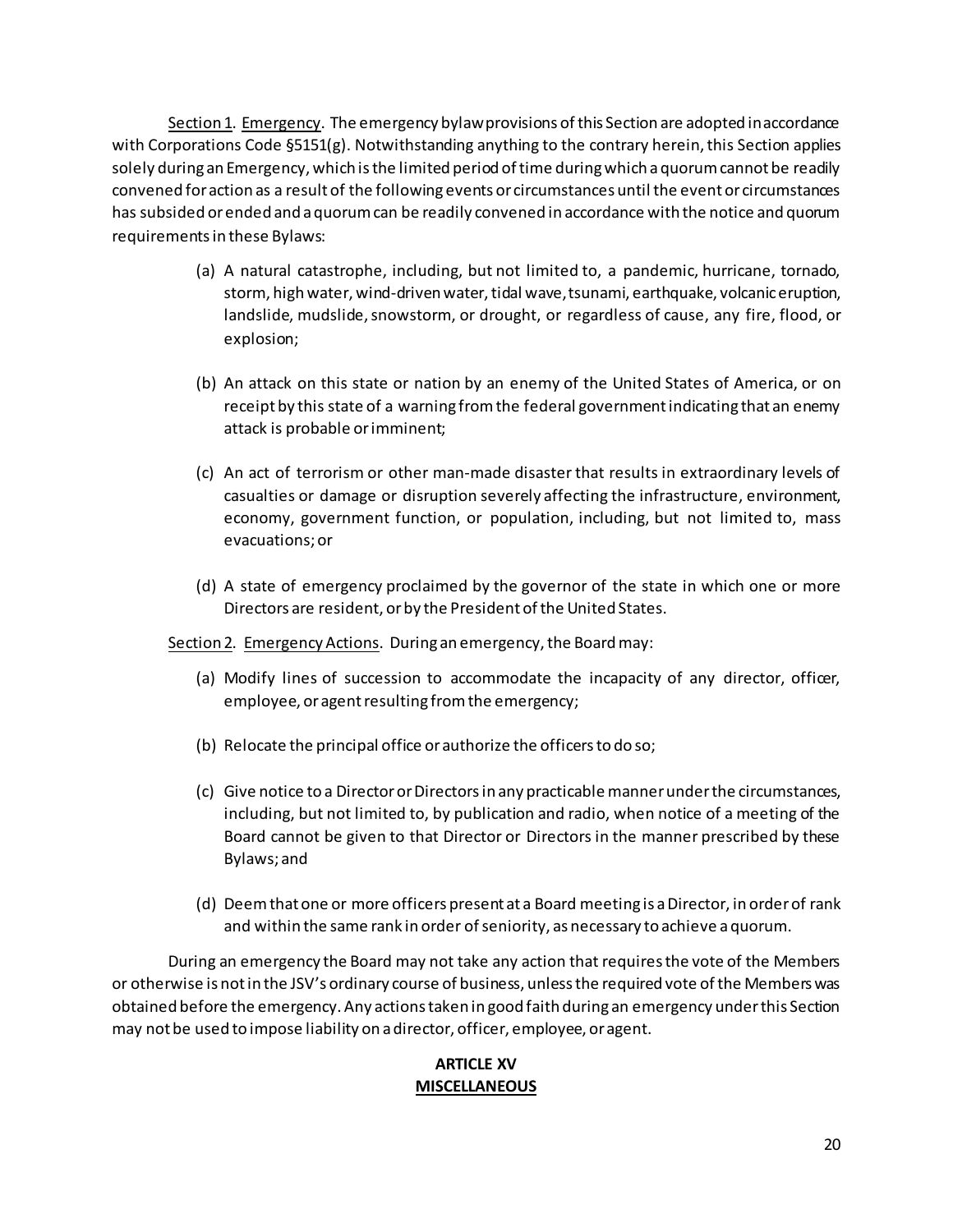Section 1. Books and Records and Inspection of Bylaws. JSV shall keep correct and complete books and records of accounts and shall also keep minutes of the proceedings of the Board, and shall keep at its principal office a record giving the names and addresses of the Members of the Board which, for the avoidance of doubt, can be maintained electronically. JSV shall keep in its principal office the original or a copy of the Articles of Incorporation and of the Bylaws of JSV, each as amended from time to time, and make the Articles of Incorporation and the Bylaws of JSV available for inspection to all persons legally entitled to inspect the same during the regular business hours of JSV.

Section 2. Fiscal Year. The fiscal year of JSV shall be July 1 through June 30 of the following year, subject to change by a majority vote of the Board of Directors at a regular or special meeting.

Section 3. Authorized Expenditures. At such time as determined by the Board, the Treasurer shall submit a budget for the fiscal year for approval by the Board. The Board shall adopt policies and procedures for approving expenditures that are outside of the approved budget. Such policy may be amended at any time by the Board.

Section 4. Nondiscrimination Policy. JSV does not discriminate on the basis of race, color, sex, sexual orientation, gender identity or expression, age, disability, marital status, citizenship, national and ethnic origin or veteran status in the administration of its policies or programs.

Section 5. Amendments. With the exception of the actions described below, these Bylaws may be altered, amended or repealed upon an affirmative vote of two-thirds of the Directors then in office at any meeting of the Board of Directors if notice of the proposed amendment is contained in the notice of such meeting, except as otherwise provided by law or by the Articles of Incorporation.

Without the approval of the JSV Members, the Board may not adopt, amend, or repeal any Bylaw that would: increase or extend the terms of Directors; allow any Directorto hold office by designation or selection rather than by election by the JSV Members; change the quorum for JSV Members' meetings; repeal, restrict, create, expand, or otherwise change proxy rights; authorize cumulative voting; specify or change a fixed number of Directors, or change from a fixed to a variable number of Directors or vice versa; require that approval by the JSV Members or a class of members be unanimous or by a greater proportion than that required by law; authorize the Board to fill vacancies created by the removal of Directors; or terminate all JSV Memberships or any class of memberships.

Section 6. Addison-Penzak Name Preservation. For so long as Jewish Silicon Valley operates programs and departments that have traditionally been, and in the future are, associated with a Jewish Community Center, Jewish Silicon Valley shall incorporate the name of Addison-Penzak Jewish Community Center ("APJCC") in connection with all such programs and departments, including but not limited to the APJCC Preschool, APJCC Fitness Programs, APJCC Aquatics Programs and APJCC Senior Programs and all educational classes currently operated by the APJCC as of the date of these Amended and Restated Bylaws. This does not in any way restrict the ability of a donor to name any room, area, space or building on the Levy Family Campus.